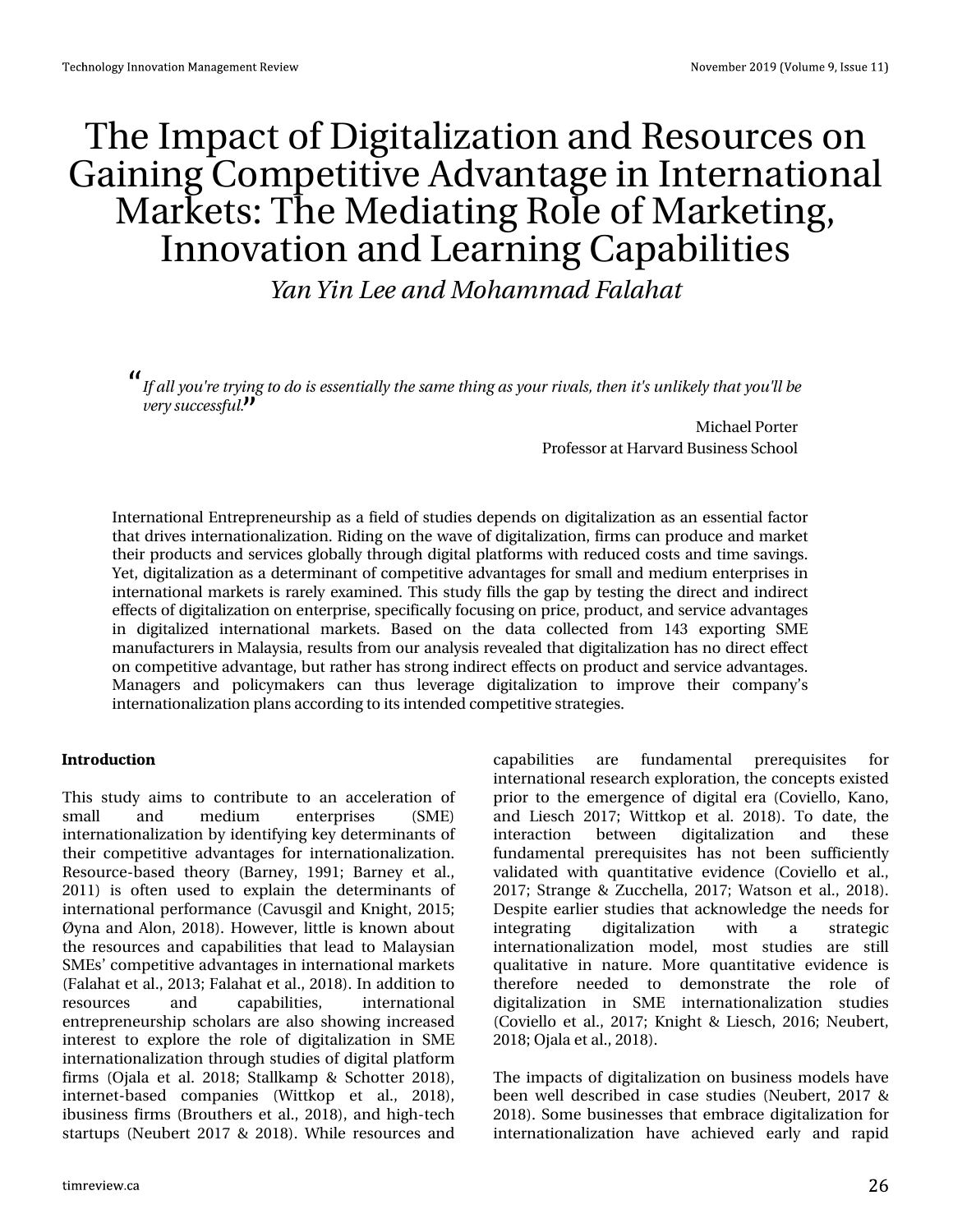# With Lp sdf wr i Glj lwdd} dwlr q dqg Uhvr xuf hv r q J dlqlqj Fr p shwlwlyh Dgydqwdjh Iq Lqwhuqdwlr qdoP dunhw=Wkh P hgldwlqj Ur oh r i P dunhwlqj / Lqqr ydwlr q dqg Chduqlqj Fds delowth Zbo Zio Mf boe N pi bn n be Gbrbi bu

lqwhuqdwlr qdol}dwlr q +Vwdoondp s ) Vf kr whu/ 534; >  $Z$  lwnnrs hw do $V$  534; 1 Fr qvl whq w  $Z$  lwk wklv xqghuvwdqglqj / glj lwdol}dwlr q•v ur oh lq ghwhup lqlqj d VP Hev frp shwlwlyh dgydqwdih v dqg lw lqwhudfwlr q z lwk r wkhu idf wr w duh fuxfldoir u exvlqhvv r z qhuv lq wkhlu sodqqlqj dqg ghf lvlr q0p dnlqj vwudwhj lhv +Gdqd/ 534: > Nglj kw) Ohvf k/ 5349>Ur p dqhoor ) Fklduyhvlr / 534<, 1Lw lv lp sr uwdqwwr xqghuwdqg wkh uhodwlr qvklsv ehwz hhq glj lwdd}dwlr q/ ydulr xv uhvr xuf hv dqg f dsdelolwlhv wkdw jlyh dilup fr p shwlwyh dgydqwd hv/lq rughuiru VP Hv wr df f hohudwh wkhlu lqwhuqdwlr qdol}dwlr q +Fr ylhoor hw dol/ 534: > Qhxehuw 534; > Z lwmnr s hwdd 534; , 1

With p dlq remhf why h ri wkly vwxg | lv wr h{dp lqh wkh lp sdfwri gljlwdd}dwlrg rg VP Hv/dgg wr ghyhors d p r gho ir u wkh ghwhup lqdqw ri VP Hv• f r p shwlwlyh dgydqwd ihv Iq Iqwhuqdwlr qdo p dunhwy z lwk vshflilf f r qvlghudwlr q wr glj lwdol}dwlr q/ uhvr xuf hv/ dqg f dsdelolwhv1Wkh wwxg| dovr whww ydulr xv fdsdelolwlhvdvd p hgldwr ulq wkh uhodwir qvkls rigljlwdol}dwlr q/ uhvr xuf hv/ dqg f r p shwlwlyh dgydqwdj hv1 Edvhg r q wkh ilqglqj v/ uhvhduf khuvp d| ixuwkhuh{ sor uh wkhur ohr i glj lwdol}dwlr q dqg r wkhu ghwhup lqdqwr i f r p shwlwlyh dgydqwdi hv lq wkh frqwh{w ri lqwhuqdwlrqdo hqwuhsuhqhxuvkls1 P dqdjhuv dqg sr olf p dnhuv vkr xog j dlq d ehwhu xqghuvwdqglqj ri krz wr lqfrusrudwh gljlwdd}dwlrq wr j hwkhu z lwk rwkhu ghwhup lqdqwr i frp shwlwlyh dgydqwdjhy wkdw hqdedh wkh frpsdq| wr hqwhu lqwhuqdwlr qdop dunhwr1 Wklv z loo uhgxf h wkh ulvn/wlp h/ dqg f r vwir u d f r p sdq| •v lqwhuqdwlr qdol}dwlr q sur f hvv +Qhxehuw/ 534: >534; >Rrdod hwdol/ 534; ,1

 $-6)4\%74)$   $8-)9$ 

## Voef smzjohui fpsjft

Vlqf h wkh 4<<3v/ –er uq j or edo—wkhr u| kdv r iwhq ehhq xvhg wr h{ sodlq wkh sur f hvv r i VP H lqwhuqdwlr qdol}dwlr q +Uhqqlh/ 4<<6,1 Lq wklv vwxg| / z h uhihu wr er wk er uq j or edodqg lqwhuqdwlr qdoqhz yhqwxuh vwxglhv +Ryldw ) P f Gr x j doo/ 4<<7 ) 4<<<, wkur x j k wkh ohq v r i duhvr xuf h0 edvhg ylhz +UEY, +Eduqh| / 4<<4>J udqw/ 4<<4, f r p elqhg z lwk d g| qdp lf f dsdeldw| ylhz  $+W$ hf h hwdo $1/4 <$ : ,1Lq wkhvh dssur df khv/ hp slulf dovwxglhv f r qgxf whg wr uhodwh wkh uhvrxufhv dqg fdsdelolwlhv iru VPH lqwhuqdwlr qdol}dwlr q duh xvhg dv lqsxwwr ghyhor s wkh uhvhduf k p r gho1

## Dpn qfuju wf bewboubhft jo jouf sobujpob m bsl fut

Lq wklv ww.g|/frp shwlwlyhdgydqwdjhv uhihuwr z khwkhud ilup shuir up v ehwhu lq sulf h/ sur gxf w/ r u vhuylf h dgydqwdjhv/lq frp sdulvrq zlwk lwr frp shwlwr uv lq lqwhuqdwlr qdo p dunhwv +Ndohnd ) P r uj dq/ 534: ,1 Vshflilfdool/sulfh dgydqwdjh phdqvdilup lv dwd ehwhu sr vlwlr q lq whup v r i sulf lqj z khq lwf r p hv wr f r p shwlqj z lwk r wkhu lqgxvwu| sod| huv lq wkhlu lqwhuqdwlr qdo yhqwxuh1 Sur gxf wdgydqwdj h lq f r qwudvwp hdqv wkdwd ilup Iv dwd ehwohu srvlwlrq Iq whup v ri wkhlu surgxfw ghvljq/ f xvwr p l}dwlrq/ dgdswdwlrq/ dqg2ru ryhudoo t xdolw| lq f r p sdulvr q z lwk r wkhu lqgxvwu| sod| huv lq wkhlu lqwhuqdwlr qdo yhqwxuh1 Dgglwlr qdoo| / d vhuylf h dgydqwdj h uhihuv wr d ilup wkdwlv dwd ehwhusr vlwlr q lq whup v ri wkhlu uholdelolw| ri vhuylf h/ wlp holqhvv ri ghdyhu| / sur gxf w df f hwleldw| / dqg2r u r yhudoo vhuylf h txdolw|/ dqg fxwwrphu vdwlvidfwlrq1 Wkhvh wkuhh shuirup dqfh p hdvxuhp hqwv duh dqdorjrxv wr wkh frqfhswv ri orzhu frvw vwudwhil dqg gliihuhqwldwlrq vwudwhj | +Sr uwhu/ 4<; 3,/ lq z klf k gliihuhqwldwlr q f dq eh vwxglhg hlwkhu dv sur gxf w gliihuhqwldwlr q r u vhuylf h gliihuhqwldwr q1

Dp r qj hp slulfdo vwxglhv lq wkh ilhog ri lqwhuqdwlr qdo hqwuhsuhqhxuvkls/irfxv kdv jhqhudoo| ehhq vnhz hg wr lqwhuqdwlr qdoshuir up dqf h/ z kloh olwoh lqyhvwlj dwlr q kdv ehhq gr qh r q f r p shwh wy h dgydqwdj hv lq lqwhuqdwlr qdo p dunhwv1 Wklv vwxg| sr vlwv wkdw xqghuvwdqglqj gljlwdol}dwlr q/ uhvrxuf hv/fdsdelolwlhv/dqg frpshwlwyh dgydqwdj hv sur ylghv dgglwlr qdo lqvlj kwv ir u p r uh v| whp dwlf sodqqlqj ri uhvrxufh doorfdwlrq +Judqw/ 4<<4,1Khqf h/ z h z huh p r wlydwhg ir u wkh suhvhqwvwxg| wr r shudwlr qdol}h f r p shwlwlyh dgydqwdj hv lq lqwhuqdwlr qdo p dunhwv wkdw uhiohf w wkh sulf h/ sur gxf w/ dqg vhuylf hdgydqwdj h1

#### Ejhjubmj{bujpo gpsdpn qfujujwf bewboubhft jo jouf sobujpobmn bsl fut

Dvghilqhg e| Dxwlr +534: = 5,/ glj lwdol}dwlr q uhihuv wr –wkh dssolf dwlr q r i glj lwdowhf kqr or j lhvdqg lqiudvwuxf wxuhv lq exvlqhvv/ hfrqrp |/ dqg vrflhw|  $\rightarrow$  I lup v wkxv dsso| gliihuhqw w| shv ri gljlwdo whfkqrorjlhv/ vxfk dv h0 f r p p huf h/ elj gdwd dqdo| wlf v/ lqwhuqhw r i wklqj v/ p df klqh ohduqlqj / dgglwlyh p dqxidf wxulqj / dqg r wkhuv ir u ydoxh f uhdwlr q  $+Dx$ wlr hwdol  $534$ ;  $>$  Qdp elvdq/  $534$ :  $>$ Vwudqjh ) ] xffkhood/ 534;,1 VPH dgrswv gljlwdo whfkqrorjlhv vxfk dv lqirup hgldwlrq  $+R$ ugdqlql ) Sro 5334,/ h0Frp p huf h +J uhj r u| hwdol/ 533: >J uhj r u| hwdol/ 534<,/wrfldop hgld  $H$ j jhuv hwdol/ 534:,/dqg r wkhuv lq wkhlu exvlqhw  $+$  r ur xgl hw do<sup> $/$ </sup> 534: > Qhxehuw/ 534; > Sdjdgl) Sdugr/534: 1Dgrswlgj gljIwdowhfkgrorj|fdg gluhfwo| ru lqgluhfwo| fuhdwh frp shwlwlyh dgydqwdjhv lq wkhglj lwdohf r qr p | 1

Wklv vwxg| sr vlwv wkdwiudj p hqwhg glj lwdol}dwlr q vwxglhv duh lq olqh z lwk J udqw•v UEY+4<<4,/ lq z klf k glj lwdol}dwlr q lv d vshf lilf uhvr xuf h wkdwf r qwulexwhv wr d f r p sdq| •v f r p shwlwlyh dgydqwdj h1Wkxv/ wkh ir oor z lqj  $k$ | sr wkh vhv duh ghyhor shg =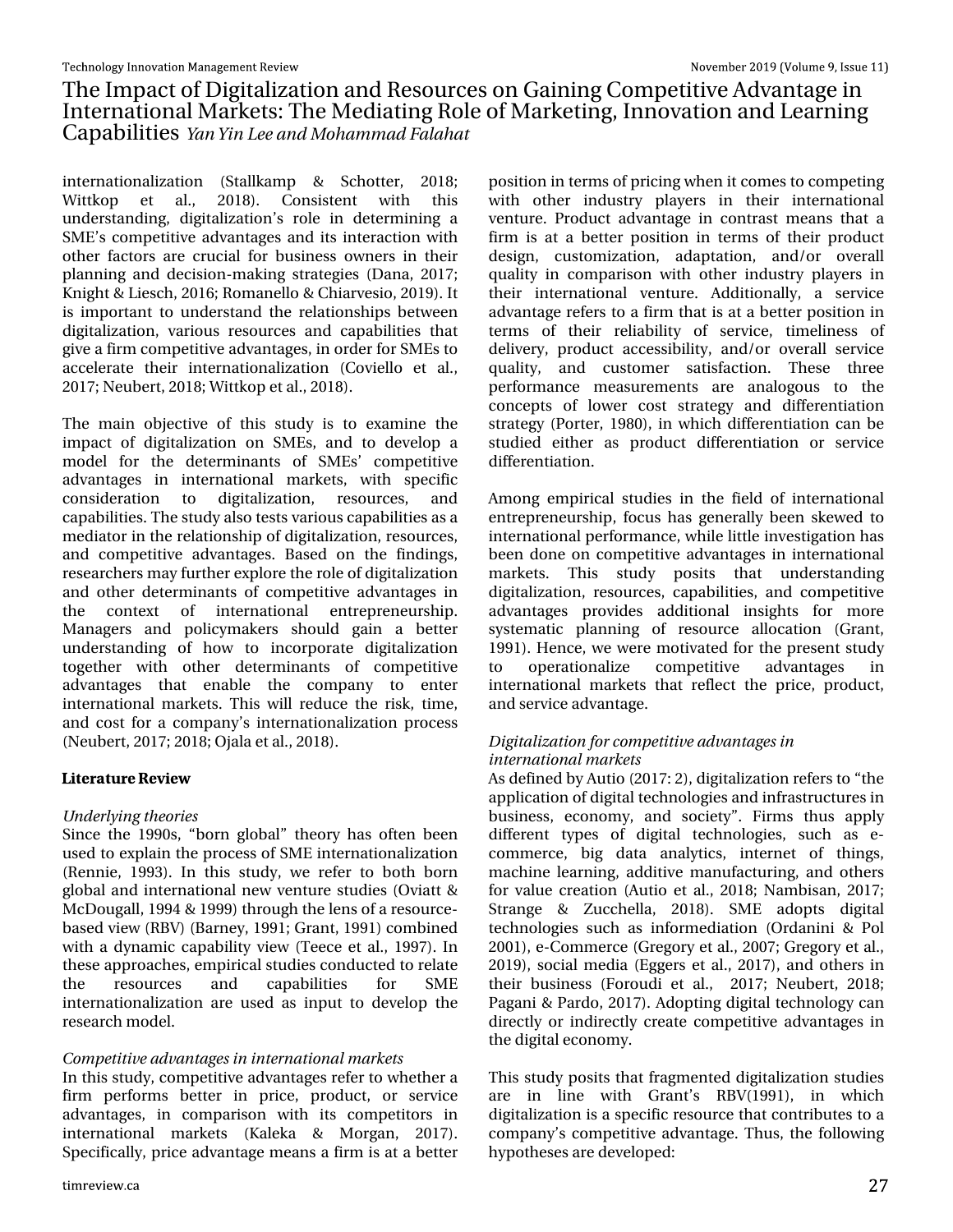## With Lp sdf wr i Glj I wdd}dwr gdgg Uhvr xuf hv r g J dlglgj Fr p shwlwyh Dgydgwdjh I g Lawhuadwr adoP dunhw=Wkh Phaldwai Urchri P dunhwai / Laarydwr a dag Chdualai Fds deld why Zbo Zio Mf boe N pi bn n be Gorbi bu

Glilwdd}dw'r a sr vlwyho diihfw frpshwwyh dgydgwdih +sulfh/ surgxfw/ vhuylfh, iru VPHv lg Igvhugdwr gdop dunhw<sup>1</sup>

Sftpvsdft gosdon qfujuwf bewboubhft jo joufsobujpobm n bsl fut

Jxlghg el qhz yhqwruh lqwhuqdwr qdd}dwr q vwsglhy/zh  $f$ rp sloh nh| uhvrxuf hv + $O$ ddqwl hwdol $\prime$  533: > Ryldww) Pf Gr xj do 5338>Ux } } lhu hwdd 5339, wkdwduh hwhqwdo irufrp shwwlyh dgydgwdihv/dgg frgfhswxdd}h wkhp dv dq lqwhuqdwir qdouhvrxufh1Zh riwhq vhh wkuhh frqfhsw rip dadj hp hawf kdudf whulwuf v +P davha) Vhuydlv/4<<: > Z hhudz dughqd hwdol 533: >] r u hwdol 534<, l qwhuqdwr qdo nqrz ohgj h +Mikdqvrq) Ydoqh/4<:: >Urguðjxh} Vhuudqr ) P dwǎq Dup duir / 534<, / dqg qhwz r un + Fkh Vhq In hwdol/ 5344>I dodkdwhwdol 5348>I uhhp dq) Fdyxvj Id 533:, Iq VP Higwhugdwir gdd dw'r gwxglhv1Edvhgrgwkh hp sluif do word hv under state of the p discussion of the under the under the under the under the under the under the under  $\pm$  hugäggh} OP hvd ) Dohj uh 5348> Ox hw dol 5343> Prawhlur hw dol  $534$ : > Z hhudz dughad  $5336$ , ru w lgwhugdwlrgdo shuirup dgfh +Fdr ) Pd/533<> Nddnnd/ 5335>Nudp p huhwdol 534; , 1

Ghyslyh wkh idfwwkdwprwww.glhvkdyhgluhfwo whymig lgwhugdwrgdo shuirup dgfh edvhg rg ilgdgfldo dgg wudwhjlf shuirup dqfh/wklv ww.g| lqwhdg lqwhqghg wr surylgh pruhlqvljkwrq frpshwwyh dgydqwdjhvlq Igwhugdwrgdo p dunhwr1 Wkh glvfxwlrg Ig wkh hdubhu vhfwlrg ohdgvwrwkhiroorzlgjk|srwkhvlvghyhorsphgw∈

Uhvr xuf hv srvlwyhol diihfw frp shwwyh dgydqwdih +sulfh/surgxfw/vhuylfh, iru VPHv lg lgwhugdwlrgdo p dunhw1

Dbgbcjmuift gosdon gfujuwf bewboubhft jo joufsobujpobm n bsl fut

Jurxqghg rq d uhvrxufh Oedvhg ylhz / z h vhh d dnhd d exagon rifdsdeldwhywkdwfrawdexwhywrlawhuadwhado shuir up dqf h +Nddnnd/ 5335> Ohr qlgr x hwdd/ 5344,1 D exagon v frp soh{lw| suhyhqwrwkhuilup v iurp lp lwdwlqj ru wudqvihuulqi wkh fdsdeldwhv hdvld / wkxv dvvlvwlqi wkh iluo wrrxwshuiruo lwrfrpshylwruv1Wklyw.xalfrpslohy nh| fdsdeldwhy iurp VPH lgwhugdwirgdd}dwlrg woxglhy wkdwduh ghhp hg hwhqwldo qrzdgd|v iru frp shwhwyh dgydqwdj hv1

Zh srvlw wkdw d ilup zlwk wwraj lawhuadwlrado fdsdeldwhv vkrxog h{klelw dgydqfhg lqqrydwrq fdsdflwhylg whup v risurgxfwdgglggrydwhrgsurfhw/ zklfk wkh| kdyh frqwuroryhu lq whup v ri surgxfw vshflilfdwir q/txddw|/dqgfxwwrpl}dwir q1Dwwkh vdph who h/wkhilup vkrxogehdeohwr frqwurosurgxfwlylwydgg surgxfwtrg frww lg rughu wr phhwsulfhidn{leldw|1 Lg dgglwtrg/dilup zlwk wwrgj fdsdeldwhy vkrxog h{klelw wurgi p dunhwlgi fdsdflwhv +P ruidg hw dol/ 5337> Prujdg hw do / 5345, vr wkdw wkh| fdg hiihfwlyho lqwurgxfh wkhlusurgxfwwr ghz pdunhwr1Lq djkwriwkh g gdp If fdsdeldwy ylhz / ilup v z lwk wwr gj fdsdeldwhy vkrxog h{klelwwwrqj ohduqlqj fdsdflwhv+Jdwpdqq) Nhxss/ 533: > Judqw/ 4<<4> Mikdqvrq ) Ydkoqh/ 533<> White h hwdd / 4<<: , / z khuh wkh | fdq dozd v uhvsr qg w fkdgjhvlglgwhugdwhr gdop dunhwrlgwhup v riuhjxodwruj/ fxwrphu'rupdunhwuhtxluhphqw1llupvzlwk ohduglqj fdsdeldwhy ngrz krz wr dssol ghz whfkgroril wr wssruwsurgxfwdqg lqqrydwrq surfhw + huqäqgh}0 P hvd ) Ddnj uh/ 5348>Rx ud hwdd/ 5349>Ud| p r q g hwdd/ 5346.1

Edvhg rg hp slufdo wxglhv/ fdsdeldwhv duh gluhfwo uhodwhg w frp shwwlyh dgydqwdj hv +Dkp dgl hwdol/ 5347> Ndp er mhwdd 5348>Z hhudz dughgd 5336, 1 Qhyhuwk hohw prww.wxglhv.kdyh.gluhfwol.whwhg.uhvrxufhv.dqg fdsdeldwhy rg lgwhugdwlrgdo shuirupdgfh zlwkrxw lqyhvvij dviqj h{solflwo frp shwwyh dgydgwdi hv +Hydgi hdwd) P df / 5349>Sk dp hwdd/ 534: >Ud| p r gg hw dol 5346> Wolndk dvkl hw dol 5349,1 Wklv wxgl lqwhdg lgwhgghg w suryigh pruh lgvijkw rg frpshwlyh dgydgwdi hv1

Glvf x wir q lq wkh hdudhu vhf wir qv ohdgv wr wkh ir oor z lqj k | srwkhvlvghyhorsphqw≠

Lqwhuqdwlrqdo fdsdelolwhy srvlwyho diihf w frp shwwyh dgydgwdih +sulfh/surgxfw/vhuylfh, iru VP Hv Ig Igwhugdwr gdop dunhw'l

Dbqbcjmjft bt n fejbupsgpsopn qfujuwf bewboubhft jo joufsobujpobmn bsl fut

With word ri laybudfwlrav ehozhha uhvrxufhv dag fdsdeldwhyly of dufhla frpsdulvra wrw.glriwkh.gluhfw uhodwir qvkls ehwzhhq uhvrxufhv/ fdsdeldwihv/ dqg frp shwwyh dgydgwdihy +Ndohnd/ 5335,1 Qhyhuwkhohw/ wkhuh duh h{fhswlrqv1Vrph vfkroduv kdyh sursrvhg wkdw fdsdeldwhy riwhg dfwdyd phgldwru ehwzh hg uhvrxufhy dgg shuirup dgfh +Ox hwdd/5343,1H{whgglgj iurp wkh gluhfwuhodwr gykls uhsruwhg Iq K5/wklv wxgl srvlwy wkdw fdsdeldwhy duh d phgldwru ehwzhhq uhvrxufhy dqg frp shwwyh dgydqwdj hvlq lqwhuqdwr qdop dunhwr1

Dowkrxjk gljlwdd}dwirq pd| eh frqvlghuhg vhsdudwho iurp uhvrxufhv/lwlv frqmlfwxuhg wr kdyh vlplodu dwulexwhv dv d uhvrxufh1llup v xwld}h gljlwdowrrov dv lqsxw w hqkdqfh wkhlu lqwhuqdwrqdo fdsdeldwhv +Qhxehuw 534; ,/ dqg vxevht xhqvo dndg w lp suryhg lgwhugdwhr gdo shuir up dgfh +Chh hw dol 534<,1 Wklv dwxpswrg Iv Ig olgh z lwk Judgw +4<<4, dgg rwkhu uhvhduf k p r ghov + huqäqgh} 0P hvd ) Dohj uh/ 5348>Ox hw dol 5343>Prqwhlur hwdol 534: >Z hhudz dughqd 5336,1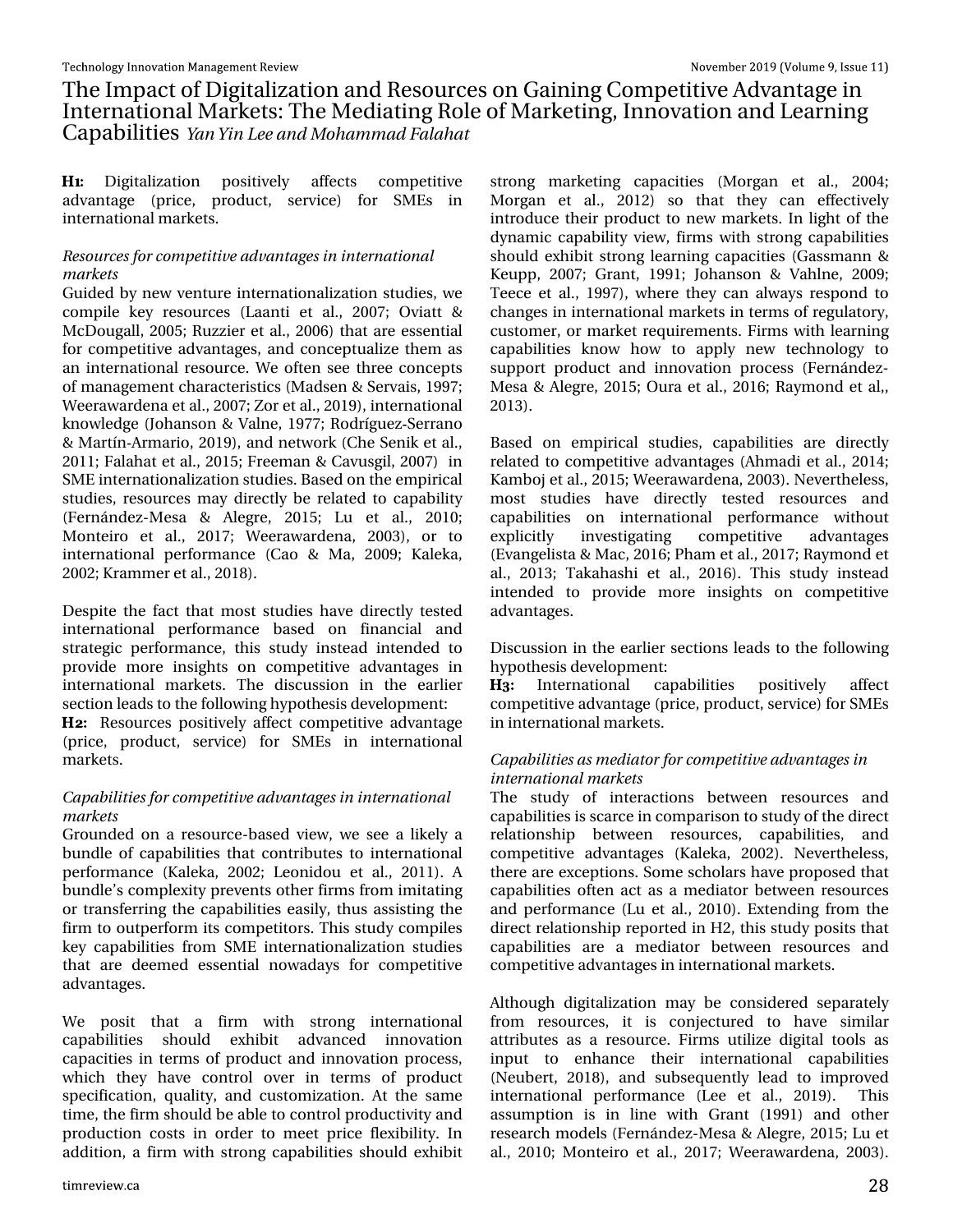With Lp sdf wr i Glj lwdd} dwlr q dqg Uhvr xuf hv r q J dlqlqj Fr p shwlwlyh Dgydqwdjh lq Lqwhuqdwlr qdoP dunhw=Wkh P hgldwlqi Ur oh r i P dunhwigi / Lgqr ydwlr q dqg Ohduqlqi Fds delolwih Zbo Zjo Mf boe N pi bn n be Gbrib bu

> -+74) Uhvhduf k p r gho +Qr wh=Gr whg olqhghqr whv wkhlqgluhf wuhodwlr qvkls/ f dsdelolwlhv f r qvwuxf wdvdp hgldwr u,

When  $x \vee y$  with  $x \vee y$  and  $x \vee y$  is ruth which duhighy has shipsed with  $x \vee y$  with  $x \vee y$ 

Lqwhuqdwlr qdo Fdsdelolwlhv p hgldwh wkh uhodwlr qvkls ehwz hhq glj lwdd}dwlr q dqg f r p shwlwyh dgydqwdj h +sulf h/ sur gxf w/ vhuy If h, ir uVP Hv Iq lqwhuqdwlr qdop dunhwr1

Lqwhuqdwlr qdo Fdsdelolwlhv p hgldwh wkh uhodwlr qvkls ehwz hhq uhvr xuf hv dqg fr p shwlwlyh dgydqwdih +sulf h/ sur gxf w/ vhuylf h, ir uVP Hv lq lqwhuqdwlr qdop dunhwr1

Wh uhvhduf k p r gholv suhvhqwhg lq I lj xuh 41

 $(5)$  %4',  $(6)$  2(5

P dod| vld lv frqvlghuhg dv d jrrg uhsuhvhqvolwlyh ri hp huj lqj fr x q wulhv lq wkh z r uog +Eorrp ehuj 534;,1 Edvhg r q nh| ghwhup lqdqw ri f r p shwlwlyh dgydqwdj hv f r p slohg iur p VP H lqwhuqdwlr qdol}dwlr q olyhudwxuh/ wklv vwxg| dgr swv d t xdqwlwdwlyh uhvhduf k dssur df k wr h{dp lqh wkh ur oh r i wkhvh ghwhup lqdqwv lq wkh P dod| vldq f r qwh{ w1Lq dgglwlr q wr d olwhudwxuh uhylhz / dgylf h iur p h{shuw z dv xvhg dv lqsxw wr ixuwkhu dgydqfh d t xhwlr qqdluh uhodwhg wr wikh p dlq remhf wlyhv ri wikh uhvhduf k1Wklv j dyh xv h{ whqvlyh lqir up dwlr q der xwnh|

ghwhup lqdqwv dvvr fldwhg z lwk frp shwlwlyh dgydqwdj hv ir uP dod| vldq ilup vlq lqwhuqdwlr qdop dunhwu1

P dqxidf wxuhuv z huh vhohf whg dv wkh vwxg $| \cdot v \rangle$  vdp soh/ gxh wr wkh idf w wkdw wkhlu lqwhuqdwlr qdo h{ sr uw exvlqhvv p r woo| lqyr oyhg p dqxidf wxuhg j r r gv1Rz lqj wr wkh w| sh ri exvlqhw/ wklv h{f oxghg vhuylfh sur ylghuv wr hqvxuh krp r j hqhlw| r i wkh vdp sohv/ hvshfldoo| lq whup r i uhvr xuf hv dqg f dsdelolwlhv lqyr oyhg lq wkh exvlqhvv sur f hw1 Wkxv/ wkh t x hww r a adluh z dv glw wlexwha wr h{ sr uwlqj VP Hv iur p p dqxidf wxulqj vhf wr uv1

With P DWUDGH +P dod| vid H{ whuqdo Wudgh Ghyhor sp hqw Fr usr udwir q, gluh fwr u| z dv xvhg dv wkh vdp solqi iudp h1 Wilv gluhfwru| lv wich p r vw frp sohwh dqg xsgdwhg gluhf wr u| wr uhdfk h{sruwlqj VPH p dqxidf wxuhuv/ frp sduhg z lwk rwkhu gluhfwr ulhv wkdwduh qrwh $\frac{1}{2}$ sr uw $\frac{1}{2}$ ir f xv1Fr p sdq| vhohf wlr q z dv ghulyhg e| xvlqj d t xr wd vdp solqj whf kqlt xh1 I luvw/d wrwdo ri ; /; 9< xqlt xh fr qwdfwr lq wkh gluhfwru| z dv f dwhjrul}hg dffruglqj wr lqgxwu| vhfwruv/ dqg d udwlr ri hdfk vhfwru z dv f dof xodwhg1I r ulqvwdqf h/ 5/976 r xwr i ; /; 9< ilup v +63( r i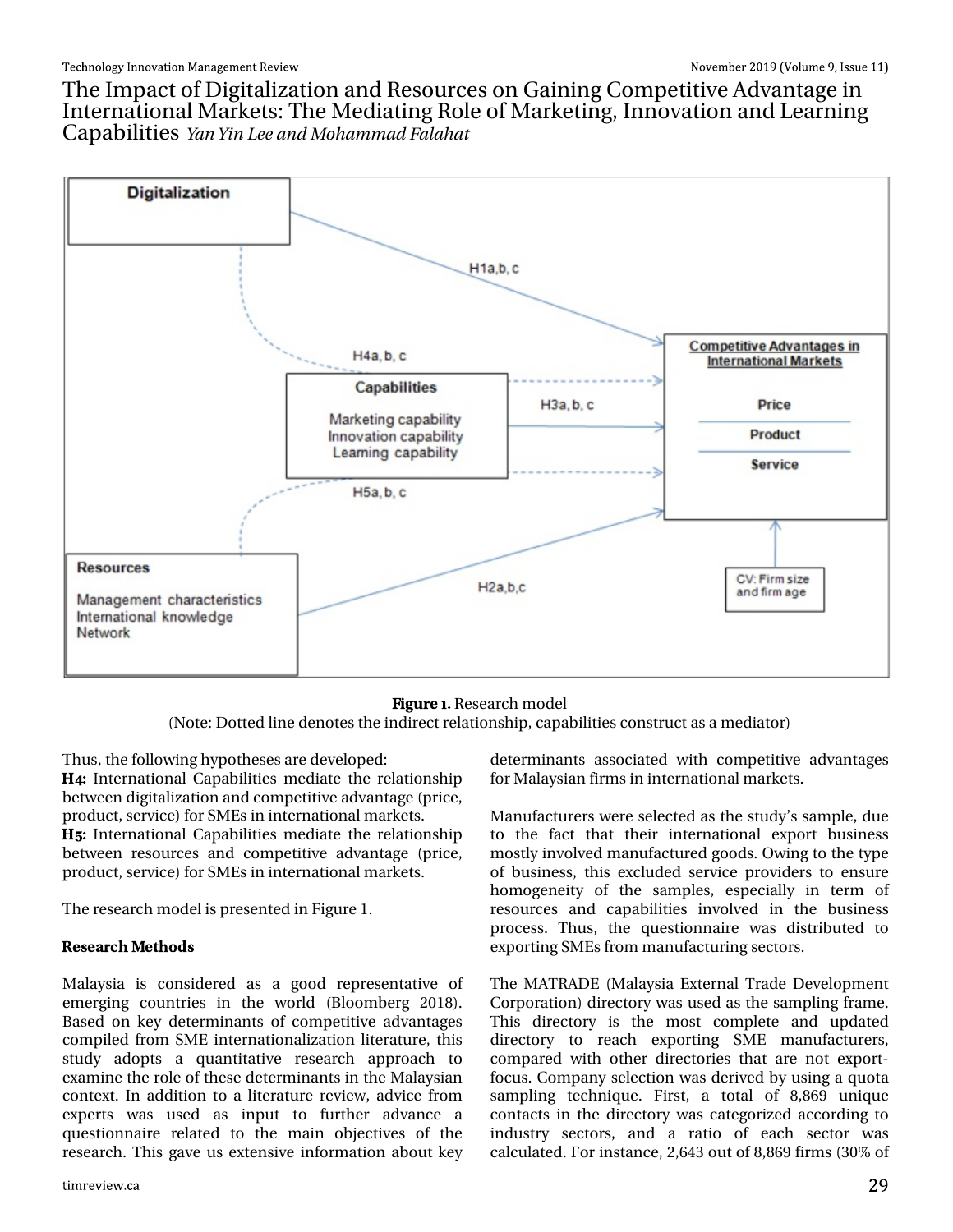# With Lp sdf wr i Glj I wdd}dwr gdgg Uhvr xuf hv r g J dlglgj Fr p shwlwyh Dgydgwdjh I g Lawhuadwr adoP dunhw=Wkh Phaldwai Urchri P dunhwai / Laarydwr a dag Chdualai Fds deld why Zbo Zio Mf boe N pi bn n be Gorbi bu

wkh ilup v, z huh iurp wkh irrg dag ehyhudjh lagxwul 1 Qh{w/dwrwdori4/333 VP Hvzhuhudggrpd vhohfwhgiurp wkh gluhfwrul/dffruglgj wr wkh fdofxodwhg udwir1 Wkh fkr vha ilup v z huh fr qwdfwh gwkur x jk hp dlofr u fdodn gwr yhui| wkhlurqjrlqj dfwlylw| lq dq h{sruwexvlqhw/sulru w vhqglqj wkhtxhwwrqqdluh1

With vx uyh | uhf hlyhg 476 x vded nuhvs r g vhv1 Doouhvs r g vhv zhuh vfuhhqhg wr hqvxuh wkh duh h{sruwlqi p dqxidfwcuhuv17416(riwkh uhvsrqghqwrkdgexvlqhw rshudwr qv xqghu 43 | hduv/ dqg 7< (kdg ehorz 58 hpsor|hhv1Uhvsrgghqwrfdphiurppxowlsohlggxwulhv/ wkh wrswkuhhehlqjirrgdqgehyhudjhv+65(,/krxvhkrog dqg frqvxp husurgxfw +48(, /dqg hohfwulfdo/hohfwurqlf/ phalfdo/dagwhdnfrppxalfdwlrgv+47(,1

With photox uhphqwezhuh dgdswhgiurph{lwwqidwhudwsuh dag doop hdvxuhv xvhg z huh suhylr xvol yddigdwhg la wkh dwhudwxuh1 Vrxufhviru phdvxuhg lwhpvduh rxwdghg lg Dsshqql{ 41 Doolwhp v z huh p hdvxuhg lq d ilyh0srlqw Onhuwf don1Wkh dqdd vlvz dvfduulhg rxwxvlqi Vp duwSOV y 16151; vr ivz duh +Ulqj dn hwdd/ 5348,1

#### $)57/65$

Dw volor i 476 uhvsr gyhy z huh uhf hlyhg dag xyhg ir u gdvol dqdd vlv1Sulruw dwhwlqj wkhphdvxuhphqwprgholwkh gdwd z dv fkhfnhg iru grg Ouhvsrg vheld v dgg frp prg phykrgeldy1Qh{w/wkhfrpsrvlwhuhddeldw|dqgdyhudjh yduldgfh h{wudfwhg zhuh frgiluphg zlwklg wikh uhfrpphagha, wkuh vkroa, +Kdluh wdol/534:,1Wkhq/wkh Khwhurwudlw@prgrwudlwudwlrdssurdfk +KWPW, zdv xvhg w dwhw glvf up lqdqw yddglw 1 Doo KWP W ydoxhv duh ehor z 31,8/ wkxv doof r gww.xf w duh glw logf wlyh +K hayhohu hwdol/ 5348, 1

Uhvrxufh dqg fdsdeldw| frqwuxfw zhuh ghyhorshg xvlqj uhshdwhg lqglfdwruv dssurdfk +Kdlu hwdd/534:,1 Sulruw k|srwkhvhvwhwwlqj/dfrodqhdulw|whwzdvfduulhg rxw1 YU ydoxhv uhfrughg ehorz ilyh/wkxv wkhuh lv qr f uwf dof r qf hug r i f r odghduw + K dluhwdo / 534: 1

 $326$ ) 5 56 56 1 +

Edvhg rq 8/333 vdp sohv xvlqj d errwwwdsslqj surfhgxuh/wkh vljqlilfdqfh riwkh sdwk frhilflhqwy ri k| srwkhvl}hg uhodwlrqvklsv zdv dvvhvvhg edvhg rq s0 ydoxhv1 Wkh ehwd ydoxhv dag s0ydoxhv z huh uhsruwhg Iq Woleoh 41Lq d SOVOVHP frqwh{w/errwwwdsslqjlvwkhprww uhfrpphaghadssurdfk w whw.phgldwlgihiihfw +Kdlu hwdd / 534: 1 Wded 14 vkrz v wkh p hgldwru whw uhvxow/ lqfoxglqj wzr frqwurolyduldedhydgg wkhlu uhodwlrqvklsv z lwk frp shwlwyh dgydgwd hv1P rwwriwkh uhodwlrgyklsv

duh qr wvlj qlilf dqw/h{fhswilup djh/zklfk lv sr vlwlyhd uhodwhg w vhuylf h dgydgwdi h1

With frhilflhqwrighwhuplqdwrg +U5, uhsuhvhqwy with dprxqwri yduldqfh lq wkh hqgrjhqrxv frqwuxfw h{sodlqhg e| doo suhglfwruw lq wkh prgho1 Woleoh 5 lqglfdwhv wkdw h{rjhqrxv frqww.xfwv h{sodlq 8<19( ydudgfh Ig sufh dgydgwdih/7519 (ydudgfh Ig yhuylfh dgydqwdj h/dqg 66k (yduldqf h lq sur gxf wdgydqwdj h1Dv z hoo' wkh Ww ghQJ hlwhuw T5 ydoxhv z huh juhdwhu wkdg }hur/zklfk lqglfdwhv wkh suhglfwlyh uhdnydqfh ri wkh p r gho+K dluhwdol 534: , 1

#### $-5'755-21$

With uhvhduf k remhf why z dv wrehwhux qghuwdqg with ur oh riglj lwdd}dw'r g lg dfklhylgj frp shwlwyh dgydgwdjhviru VP Hv lgwhugdwr gdd}dwr g1D ilup fdg xwd}h gliihuhgw  $\psi$ shv ri gljivolo vhfkqrorjihv +Sdjdql) Sdugr/534:> Wudqjh) ] xffkhood/534:, wr hqkdqfh wkhlufrpshwlwyh dgydgwdi hv1Wklv wxg phdvxuhv gli lwdd}dwr gedvhg r g wkh xvh ri gljlwdowhfkqrorjlhv iru ohduqlqj/vdohv dqg p dunhwlqj/ surfhw lp suryhp hqw/ dqg surgxfw ghyhorsphqw/wkxv fryhulgi d zighu vfrsh ri gljlwdd}dwrq lqwhdg ri irfxvlqj rq d vshflilf w|sh ri glil volodssolf dwirg + Juhirul hwdol/534 <> Rugdqlql) Srol 5334,1

Zh ilgg wkdw fdsdeldwth fdg eh xvhg wr phgldwh glilwdd}dw'r gir u ehwhu sur gxfwdgg yhuylfh dgydgwdihy1 With wxg| dovr surylghv dq lp sruwdqw lqvljkw wkdw glj lwdd}dwr q kdv qr gluhfwlqioxhqfh rq hlwkhu sulfh/ surgxfw/ ru vhuylfh dgydqwdjh1 D ilup vkrxog qrw dxwrpdwfdod h{shfwd srvlwlyh rxwfrph rq lwr lgwhugdwlr gdo frpshwlwyh dgydgwdi hv wkurxik gljlwdol}dwlrq/zlwkrxwdwwkh vdphwlphfrqvlghulqjwkh urdhvrir wkhulqwhuuhodwhg idfwruv + Qhxehuw 534; > Rndod hwdd/534;,1 Lqwhdg/d ilup vkrxog dlp wr ghyhors lqwhuqdwlrqdofdsdeldwlhvwkurxjkgljlwdd}dwlrq/zklfk hyhqwxdool zloo ohdg lwwr ehwohu surgxfwdgg vhuylfh dgydgwdih v1 Wkh wxg vkrz v grhiihfwrigliwdd dw'r g rq sulfh dgydqwdjh/lq olqh z lwk rwkhu wwxglhvwkdwkdyh frpphqwhg wkdwgljlwdd}dwlrq lv frvwol/dqg riwhq xqdedn wr | lhog vkruw whup ilqdqfldo jdlq + Fkrvklq ) J k diidul/534:, 1 R y hudoo/ wk h I p s df wr i glil vdd } dw'r q p dl grweh gluh fwo uhidn fwhg wkurxjk frp shwlwyh dgydgwdjh v lg lgwhugdwhr gdo p dunhwr 1 \ hw'ilup v vkrxog grwljgruh wkh lagluhf whiihf wriglil wold dwr a dv da dawnfhahawwr udp siqj xslqwhuqdwir qdofdsdeldwhv1

With wing down h{dp lqhq uhvrxufhv dwrfldwhg zlwk frpshwhyh dgydqwdihy iru VPHv dlplqi Iqwhuqdwirqdd}h1 Z kloh uhvrxufhv wkhp vhoyhv dsshdu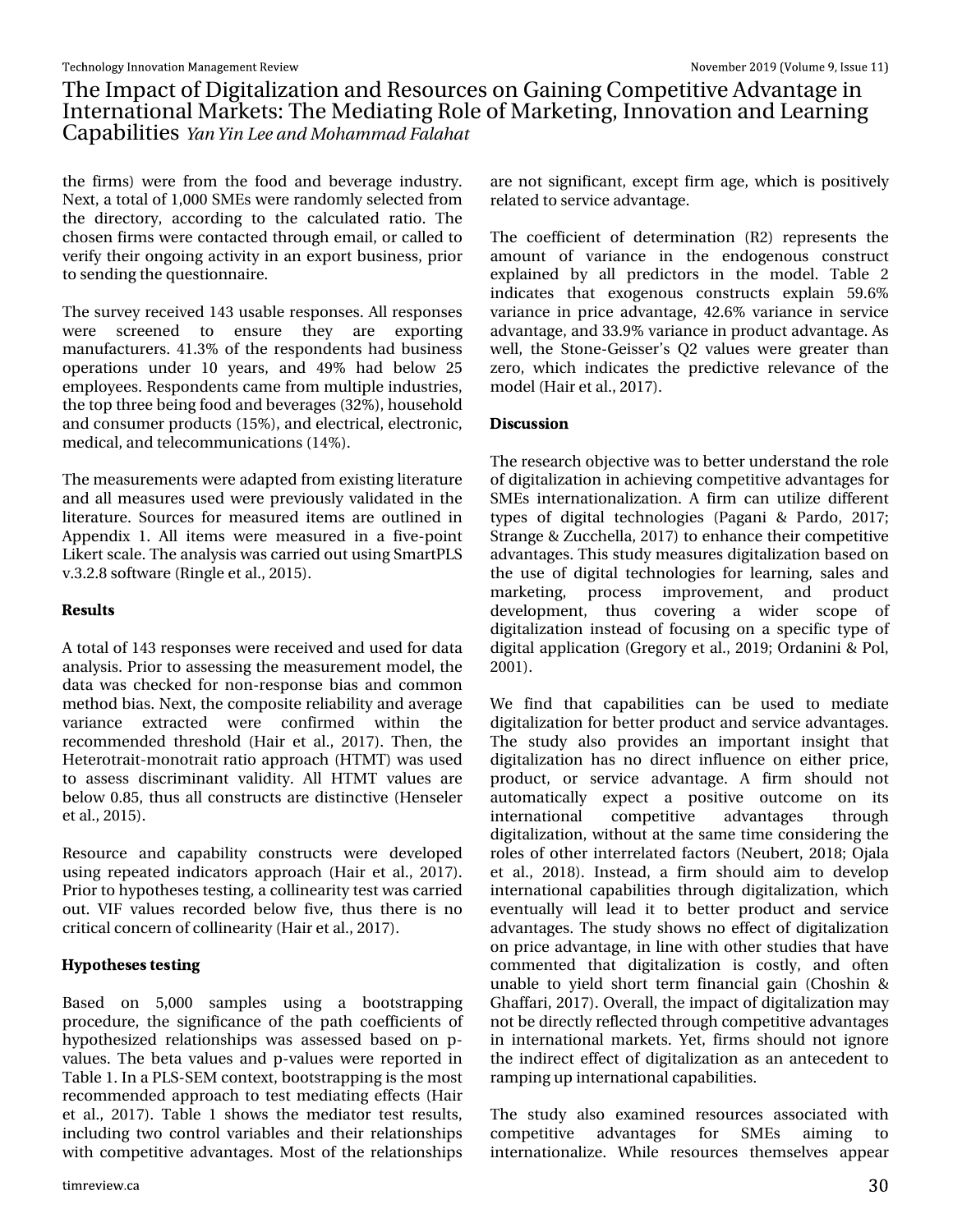Wikh LpsdfwriGljlwdd}dwlrqdqgUhvrxufhvrqJdlqlqjFrpshwhyhDgydqwdjhlq<br>LqwhuqdwlrqdoPdunhw=WikhPhgldwlqjUrdhriPdunhwlqj/LqqrydwlrqdqgChduqlqj<br>FdsdeldwlhvzbozjoMifboeNpibnnbeGombibu

%2%) K|srwkhvhvwhvwlqj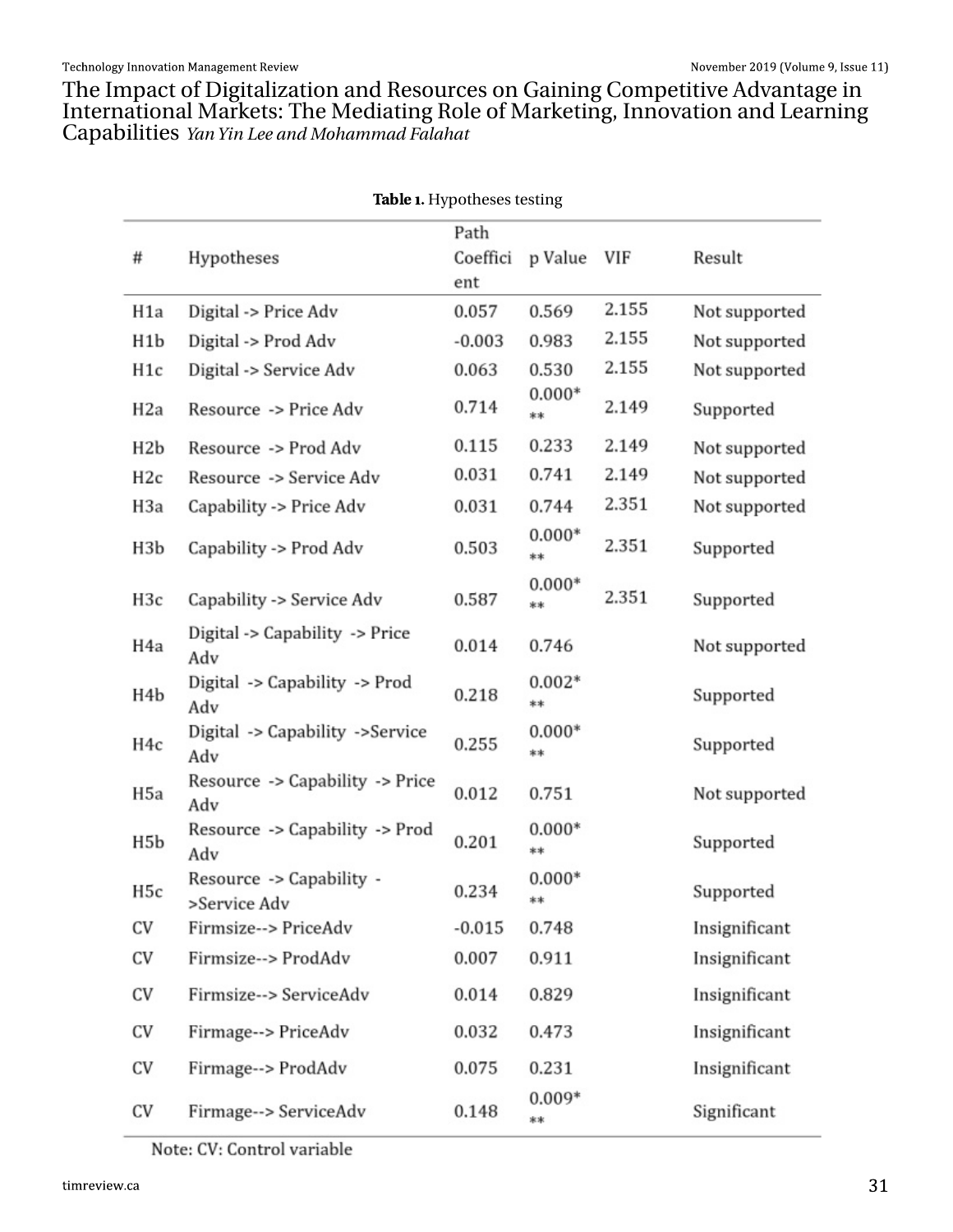# With Lp sdf wr i Glj lwdd} dwlr q dqg Uhvr xuf hv r q J dlqlqj Fr p shwlwlyh Dgydqwdjh Iq Lqwhuqdwlr qdoP dunhw=Wkh P hgldwlqi Ur oh r i P dunhwlqi / Lqqr ydwlr q dqq Ohduqlqi Fds delowth Zbo Zio Mf boe N pi bn n be Gbrbi bu

lqvxiilf lhqwwr | lhog sur gxf wdqg vhuylf hdgydqwdj hv/ wkh| p d| dvvlvwh{ sr uwlqj VP Hp dqxidf wxuhuv wr j dlq d ehwhu sr vlwtr q lq lqwhuqdwlr qdop dunhwy z lwk d sulf hdgydqwdi h1  $K$ | sr wkhvlv 5 vkr z hg wkdwwkhuh lv d gluhf wuhodwlr qvkls ehwz hhq uhvr xuf hv dqg sulf h dgydqwdj h1 Wklv lp solhv wkdw VP Hv z lwkr xw vwur qj f dsdelolwlhv f dq h{ sor uh lqwhuqdwlr qdop dunhwv li wkh| duh deoh wr r iihu d sulf h dgydgwdjh frp sduhg z lwk wkhlu frp shwlwr uv1 Wkhvh VP Hv vwulyh wr f r p shwh z lwk or z huf r vwv/ dqg vhooz lwk d ehwhusulf h lq r ughuwr j dlq p dunhwdwhqwlr q1J hqhudool / uhvr xuf hv duh d vwur qj suhglf wr u r i sulf h dgydqwdj h/ dv vkr z q z lwk d sdwk fr hiilf lhqwlq wkh vwxg| ri 31: 47 dqg hiihf wwl}h r i 318; : 1

With wwig dow h{dp lqhv p dunhwlqj / lqqr ydwir q dqg ohduqlqj f dsdelolwlhv dv dvvr f ldwhg z lwk f r p shwlwlyh dgydqwdj hv ir u VP Hv lqwhuqdwlr qdd}dwlr q1K | sr wkhvlv 6 uhyhdov wkdwfdsdeldwhv duh qrwd suhglfwru ir u sulfh dgydqwdj h1I lup v z lwk vwur qj f dsdelolwlhv p d| qr weh frp shwhwlyh lq whup ri wkhlusulf lqj 1Qhyhuwkhohvv/wkh| f dq vwloo f r p shwh lq lqwhuqdwlr qdo p dunhwv wkur xj k ehwhusur gxf wv r uvhuylf h dgydqwdj hv1Wklv lv f r qvlvwhqw z lwk sulr u vwxglhv wkdw vxj j hvw uhvr xuf h0vf duf h VP Hv p r vwo| f r p shwh z lwk qlf kh vwudwhj lhv/ lqvwhdg r i f r vw ohdghuvkls vwudwhj lhv +Nqlj kw) Olhvf k/ 5349,1

### %&/) Wkhydoxhr i U vt xduhdqg T vt xduh

Dsduwiur p kdylqj d gluhf wuhodwlr qvkls/fdsdelolwlhv dovr dfw dv d p hgldwru lq "gljlwdd}dwlr q0frp shwwlyh dgydqwdj hv• dqg "uhvr xuf hv0f r p shwlwlyh dgydqwdj hv• uhodwlr qvklsv1K| sr wkhvhv 7 dqg 8 ydolgdwh wkh uhvr xuf h0 fdsdelolw| 0f r p shwlwlyh dgydqwdjh uhodwlr qvkls/ fr qvlvwhqwz lwk r wkhu vwxglhv +Ox hwdol 5343,1Lq eulhi/ r xu ilqglqjv ghp r qww.dwh wkh lp sruwdqw ur ohv ri f dsdelolwlhv/ sduwlf xoduo| lq df klhylqj sur gxf w dqg vhuylf h dgydqwdj hv1 I lup v duh olnho| wr dff hohudwh wkhlu lqwhuqdwlr qdol}dwlr q wkur xj k sur gxf w dqg vhuylf h dgydqwdjhve| ghyhorslqj vwur qj fdsdelolwhv1

Wklv ww.g| hp slulfdoo| whw.hg d p r gho wkdw z dv ghyhor shg rq wkh jurxqq rid ihz zhoo uhfrjql $\{$ hg wkhr ulhv ir u VP H lqwhuqdwlr qdol}dwlr q1 Lw wkxv h{whqgv r xu xqghuvwdqglqj r i qhwz r un wkhr u| / uhvr xuf h0edvhg wkhr uj / r uj dqlvdwir qdoohduqlqj wkhr uj / dqg qhz yhqwxuh lqwhuqdwir qddvdwlr q wkhr u| 1 Ehir uh wklv/ wkhuh z huh r qo| dp lwhg t xdqwlwdwlyh vwxglhv iru gulyhuv ri VPH lqwhuqdwlr qddvdwlr q +J huvf khz vnl hw do<sup>1</sup> 5348, sduwlf xoduo| hp slulfdow xigth vuhodwhg wr P dod| vldq VP Hv +I dodkdwhwdo1/ 534; ,1Dgglwlr qdoo| / wkh vwxg| glvf xvvhg wkh ur oh r i gljlwdol}dwlrq ir u VP H lqwhuqdwlr qdolvdwlr q 1 Dowkr xj k uhvhduf khuv doz d| v klj kolj kwwkh lp sruwdqfh ri glj lwdol}dwlrg lg wkh fxuuhqw glj lwdo hfrgrp |/ wkh glj lwdol}dwlr q fr qwwuxf w kdv uduho| ehhq whwhg lq VP H lqwhuqdwlr qdolvdwlr q uhvhduf k prgho hvshfldoo| lq hp huj lqj p dunhw1 Wklv uhvhduf k wkhuhir uh sur ylghv lp sr uwdqwlqvlj kwv der xwwkh ur oh r i glj lwdol}dwlr q/ dqg h{ whqgv r xuxqghuvwdqglqj r i wkhuhvr xuf h0edvhg ylhz lq glj lwdo hf r qr p lf v1 Lw dovr f r qqhf wv uhvr xuf hv dqg fdsdelowlhv wr wkuhh gliihuhqw w| shv ri frp shwlwlyh dgydqwdjhv lq lqwhuqdwlr qdo p dunhwu1 Lq wkh ilhog ri lqwhuqdwlr qdo hqwuhsuhqhxuvkls/ r xu uhvhduf k khosv wr f or vh wkh j ds ehwz hhq glj lwdol}dwlr q/ uhvr xuf hv/ fdsdeldwhv/dqg lqwhuqdwr qdoshuir up dqfh wkur xjk d ehwhuxqghuvwdqglqjriwkh rxwfrphvriwkhvhyduldedhv r q sulf h/ sur gxf w/ dqg vhuylf h dgydqwdj hv1 Wklv f r p sohp hqwv hduolhu z r un r q lqwhuqdwlr qdo shuirup dqfh/zklfk zhuh frqvxowhg dqg flwhg wkur xj kr xwr xudqdo| vlv1

Jhqhudoo|/ wklv vwxg| glvfxwhv wkh vxffhw idfwruv iru P dod| vldq h{ sr uwlqj p dqxidf wxuhuv z kr xvh glj lwdo wr ov1 VP H v z kr z lvk wr h { sor uh lqwhuqdwlr qdop dunhw f dq hydoxdwh wkhlu uhdglqhvv wr lqwhuqdwlr qdol}h r u wudqvqdwlr qdol}h wkur xj k h{dp lqlqj wkh h{ whqwr i wkhlu uhvr xuf hvdqg fdsdeld whv1Vxevht xhqwo| / wkh| fdq ir f xv wkhlu lqyhvwp hqw e| ghyhor slqj uhvr xuf hv dqg f dsdelowth wkdwehwwxlwwkhluexvlqhw ww.dwhilingsduw iur p uhvr xuf hv/ ilup vp d| dovr f r qvlghuglj lwdol}dwlr q dv dp hdq r i hqkdqf lqj wkhlulqwhuqdwlr qdof dsdelolwlhv1

Wikh uhvhduf kilqglqjv fr qwulexwh wr mavwlilf dwlr qv ir uwkh qhhg wr dgrsw gljlwdol}dwlrq/ wrjhwkhu z lwk rwkhu uhvr xuf hv dqg fdsdelolwlhv ir u lqwhuqdwlr qdolvdwlr q1 Lq wkh uhdoexvlqhvv z r uog/ d ilup p d| qhhg wr df klhyh d sulfh dgydqwdjh/ surgxfw ru vhuylfh dgydqwdjh/ ghshqqlqj rq wkhlu rshudwlqj frqwh{w1 Edvhg rq wkhlu uhvhduf k ilqglqjv/ p dqdjhuv duh dz duh ri wkh uhodwlr qvklsv ehwz hhq uhvr xuf hv dqg wkh f dsdelolwlhv wkdw jlyh gliihuhqw w| shv ri frp shwlwlyh dgydqwdjhv1 P dqdjhuv fdq dvvhvv wkhlu frp sdq| uhvrxufhv iru sr whqwldo wr dfklhyh sulfh dgydqwdjhv1 Vlp loduo)/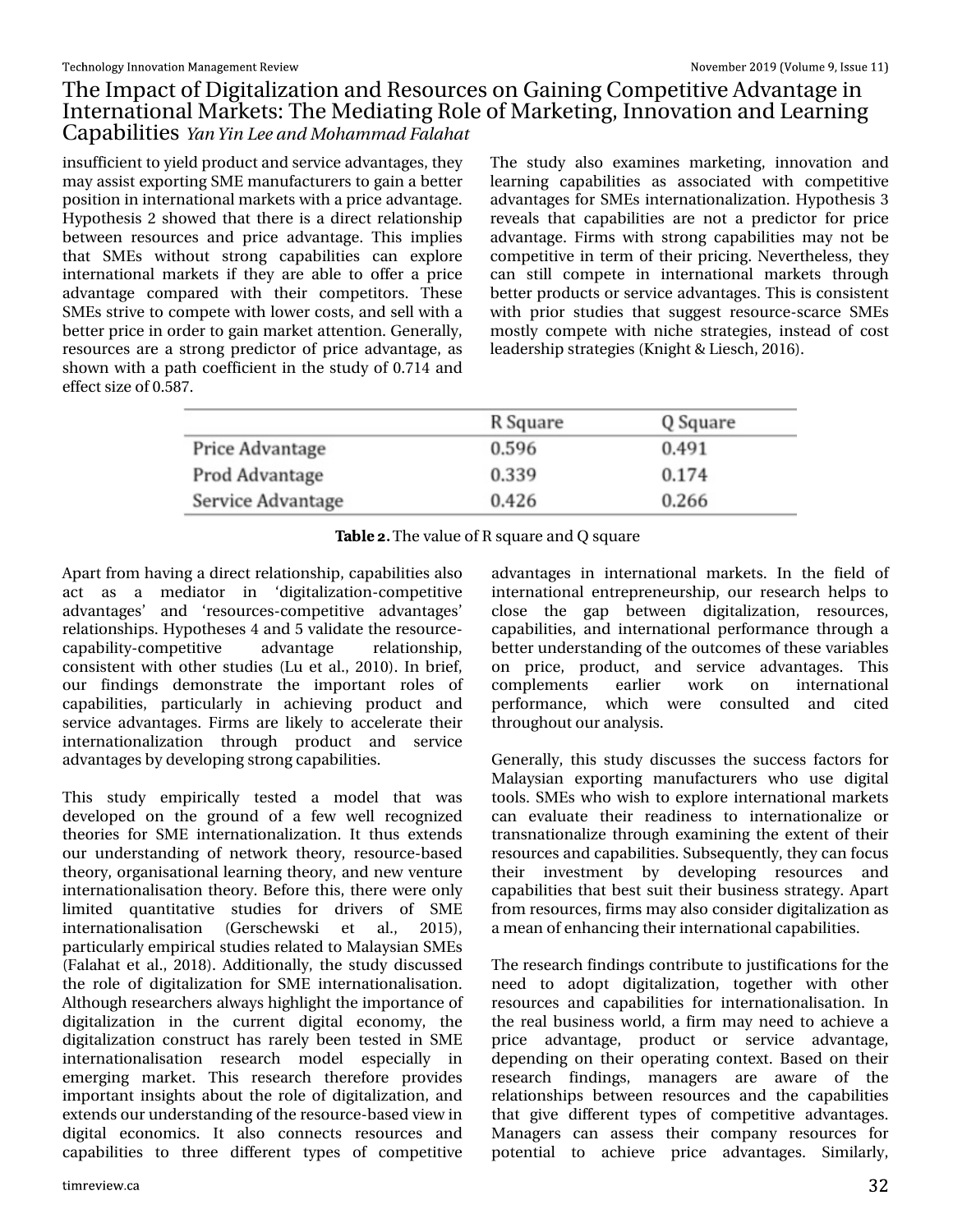# With Lp sdf wr i Glj I wdd dw'r gdg Uhvr xuf hv r g J dlglgj Fr p shwlwyh Dgydgwdjh I g Lawhuadwr adoP dunhw=Wkh Phaldwai Urchri P dunhwai/Laarydwr a dag Chdualai Fdsdeldwhy Zoo Zio Mf boe Npi bn n be Gorbi bu

pdqdjhuv zkr sodq wr sxuvxh surgxfwdqg vhuylfh dgydgwdihy ykrxog hgkdgfh wkhlu lgwhugdwlrgdo fdsdeldwhy1Wkh| pd| lq wklv sxuxlwfxowlydwh vxlwdedn p dqdjhp hqw fkdudfwhulwulfv/ exlog xs qhwzrun rul hawdwir g/ dft x luh pruh lawhuadwir adonarz ohgi h/dag dgrswgljlwdd}dwrq wr dfklhyh juhdwhu lqwhuqdwrqdo fdsdeldwhy 1 Wkh undg | dag vxlwded nx vhriglilwdowr ovly jrlqjwrdffhohudwhwklvsurfhw1

Zh uhfrpphag wkdw VP Hv zlwk frpsdudwlyhol olplwhg uhvrxufhvwr vxwodlqlqdsulfhzduvkrxogfrqvlghupruh hiihf why x vh r i glj lwdowr ov wr hqkdqfh wkhlup dunhwlqj / onduglig 1 dag liggrydwr a folsoleldwhy 1 Willy z loo hadeon wr rxwshuirup rwkhuzlvh pruh uhvrxufhixo wkho frp shwww/wkurxjkxqltxhqhwrivhuylfhrusurgxfwl

Wilv wxg| kdv dihz olp lwdwlr qv1l luww/wkhfrochfwhggdwd grhv grwuhdol whfdool ghp rgwudwh wich glodp if sdwohug rivkh uhodwir qvklsv gxhwrlwlv furvvOvhfwlrgdofkdudfwhu1 Vhfrag/wkhprgholgwhagywrirfxvrgilupwolgwhuado idfwruw rad >wk.xv/wk.hlaioxhafh.rih{whuqdo.idfwruw.ra wkhprghokdv qrwehhqfrqvlghuhg1Wklug/wkhilqglqjv duh uhwulfwhg wr pdqxidfwxulqj ilupviurp d vlqjoh frxqwd/zklfkdplwwkhjhqhudd}deldw|riwkhilqalaiv1

Lq wkh ixwsuh/uhvhdufkhuv pd| h{whqg wkh uhvhdufk prghow h{srumtuviurp rukhulqgxwudhv/vxfk dvukh vhuylfh lqgxwul/dqg h{dp lqh wkh g|qdp lf sdwhuq ri uhodwir qvklsv wkhuh e| hpsor|lqjorqjlwxglqdogdwd1Lwlv dour hwhqwldowkdwixwsuh uhvhdufk ghprqwudwh krz urex www.klvprgholvzkhqlqwhudfwlgjzlwklpsruwdqw h{whuqdo idfwruw/ vxfk dv pdunhw frqglwlrqv dqg j r yhugp hqwlqwhuyhqwlr q +Nqlj kw) Chvf k/5349,1

#### $21' / 75 - 21$

Wiklv woxg| ghprqww.dwhv wkh glwwlqfwlyh urohv ri glilwdd}dw'r g/ uhvr xuf hv/dgg fdsdeldwlhv zlwk gliihuhgw wishv ri frpshwlwyh dgydqwdjhv lq lqwhuqdwirqdo p dunhwu1 Uhvrxufhv frqwulexwh wr sulfh dgydqwdih/ fdsdeldwhy frqwulexwh wr surgxfw dqg vhuylfh dgydgwdihw z kloh glilwdoldwir g kdv gr gluhfwhiihfwr g dq | rivkh whfrp shwlwy hdgyd qwdjh v1

\hw/wkhlqgluhfwhiihfwrrigljlwdd}dwlrqdqguhvrxufhv rg surgxfwdgg yhuylfh dgydgwd hy nhhs wkhyh wzr frqwwxfw lpsrwdqwlqdq| frpsuhkhqvlyhprghori ir u frpshwlwyh ghwhup Igdgw dgydgwdi hv Ιa lgwhugdwr gdo p dunhwr1 Wkhyh ilgglgjv ykhg djkwrg xqlt xh p hf kdqlvp v dqg dqvhf hghqw ir up dqdj hw z kr dlp wr irfxv rq vshflilf dvshfwr ri frpshwlwyh wudwhj Ihv1

 $1.129/(\pm)0.165$ 

Wilvzrun zdv vxssruwhge | wich Pdod | vid Plqlwud ri  $+P$  RH, I UJ V Hgxfdwlr q xqqhu vfkhph 4 UJ V242534: 2VV342X VDU23526, 1

 $)$ \*) 4) 1') 5

- Dkp dgl/K1/Fdw/D1R1/dqg Pldnv/P1S153471Surgxfw Uhvr x u h 0 Fdsdeldwr Fr p sonp hqwduwl / Lqwhj udwr q<br>p hf kdqlyp v dqg i luwSurgxf w Dgydqwdj h 1 Kpv sobmpg Ö∨tjoftt Sftfbsdi ⁄9: +8,≕ 370: 3<1`
- $Dxwr/$ H1  $534:1$ Glj Iwdolvdwlr q/  $Hf r v/whp v/$ How this discussion of the Muslim of How the Muslim of Wildem Wildem Wildem Wildem School and Muslim School and School and School and School and School and School and School and School and School and School and School and Sftfbsdi boe Bttfttn fou Boljwjijft Opmjdz Csjfg 53=40 451
- Dxwr / HV Qdp elvdq/ VV Wkr p dv/ OIGV dqg Z uj kw P 1 534; 1 Glj Ivdo Diir ugdqfhv/ Vsdwldo Diir ugdqfhv/dqg wk hiJhqhvlv ri Hqwuhsuhqhxuldo Hfrv∣whno viTusbufhjd Foust qst of vstijq Kovsobm 45—14,  $= 50 \times 81$
- Edugh|/ M E1 4<<41 I lup Uhvrxuf hv dgg Vxwollghg Frp shwlwyh Dgydqwdj h1Kpv sobmpgN bobhfn foul
- Edugh|/MEY Nhwfkhq MV G1M/dqg Z uj kwfP 153441Wkh lxwxuh ri Uhvrxufh0edvhg WkhTrul=Uhylwdol}dwlrq ru Ghf dghBhóv sobmpgN bobhfn fou 6: +8,=45<<046481
- Eorrpehuj 534; 1N brbztjb Cfbut Fn fshjoh N bsl fu Offst bt Btib Pvuti joft1 kwsv=22z z z feorr pehuj fir p2qhz v2duwlfolv2534;0440<br>5:2wxunh|0 dqnv0wr0odvwarq0hphujlqj0pdunhw0 vf r uhf dug 0 dod| vid 0wr s v 1 Df f hw hg r q I he ux du 155/  $534<1$
- Eur xwkhuw/ N1G1/ J hlwhu/ N1G1/ dqg Ur wkodxi/ I 153491 H{sodlqlqj wkh Lqwhuqdwlrqdd}dvwrq ri lexvlqhvv<br>llupv1Kpvso.bmpgJoufso.bujpo.bmCvtjofttTuvejft/7:+8,= 84608671
- Fdr / F1[ 1 dqg P d/ K1\ 1533<1Ex vighw/ Qhwz r un/ dqg Udsig Wkh Gulyhuv  $H$ qwhsuhqhxu $=$ ri Nbobhfn fouboe Tfswidf Tdifodf/PDW533<1
- Fdyxyj Id V1W dag Nalj kw J 1533<1Cpso HmpcbmGsn t; B Ofx Joufsobujpobm Foufsqsjtf1 Qhz \run=Exvlghw H {shuwSuhw1
- Fdyxvjld V1 WV dqg Nqljkw J153481 Wkh Eruq Joredo llup = Dq Hqwuhsuhqhxuldo dqg Fdsdeldwhy Shuvshfwlyh rq Holuo) dqg Udsig Lqwhuqdwlrqdol}dwlrq1 KpvsobmpgJoufsobujpobmČvtjofttTuvejft/79+4,=60491
- Fkh Vhqln/] 1 Vfr wiOdgg/E/Hqwhnlq/Odqg Dgkdp ND1 53441Qhwzrunlqjdqg Lqwhuqdwlrqdol}dwlrqriVPHvlq Ho hujlqj Hfrqrphivi Kovsobm pg Joufsobujpobm Fousi qsf of vsti jq/ <+7, = 58 < 05; 41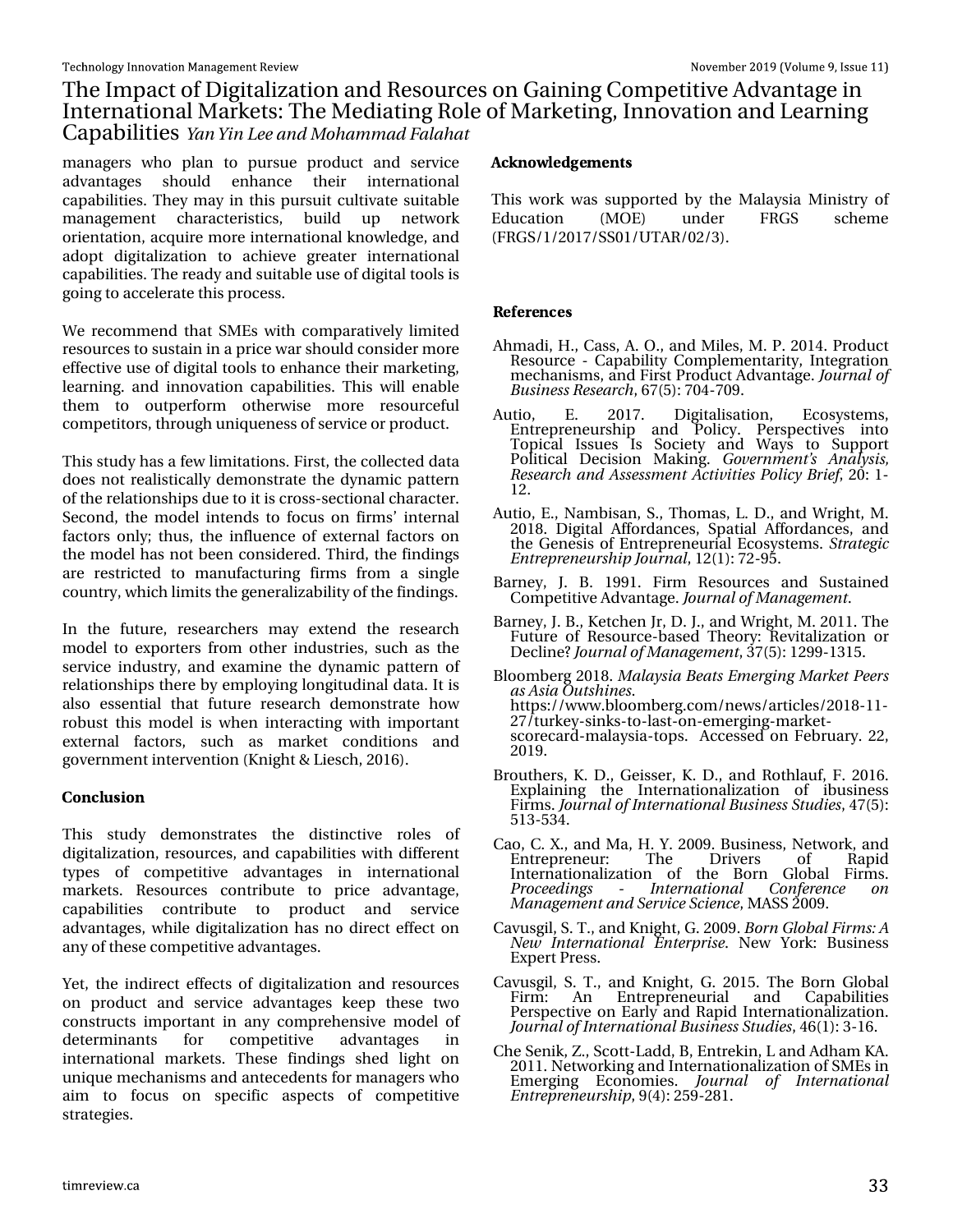With Lp sdf wr i Glj I vdd} dw'r q dqg Uhvr x uf hv r q J dlqlqj Fr p shwlwyh Dgydq vdj h I q Lawhuadwr adoP dunhw=Wkh Phaldwai Urchri P dunhwai/Laarydwr a dag Chdualai Fdsdeld why Zoo Zio Mf boe Npi bn n be Gorbi bu

Fkr vklq/ P 1/ dqg J kdiidu/ D1534: 1Dq Lqyhvvlj dwr q ri wk.h. LosdfwriHiihfwlyh Idfwruv rog wikh Vxffn wriH0 frp phufh lq Vp doo0 dqg Phglxp W}hg Frp sdqlhv1 Don qvu st jo I vn bo Cf by ps  $99=9:0.71$ 

- Fr ylhor / Q1/ Ndqr / O1/ dqg Chvf k/ S1Z 1+534: , 1Dgds wlqj with Xssvdod Prgho wr d Prghuq Zruog=Pdfur0<br>frqwh{wr dqg Plfurirxqgdwrqv1 Kpvsobm pg Kpvsobm pg Jou soby pobmOv tjof tt Tuvejft $7$ ;  $\leftarrow$  =4484044971
- Gdqd/ O1 S1 534:1 Lqwhuqdwr qdo hqwuhsuhqhxuvkls univhdufk=krz lwhyroyng dqg gluhfwrqviru wkhixwxun1<br>Joufsobujpobmh6v sobmpg Fousiqsfofvstijq boe Tn bm  $Qvtjoftt/63+7 = 7$ : : 07; <1
- Hj j huv/ I 1 K dvdn/ L1 Nudxv/ V1 dqg Qlhp dqg/ WI 534: 1 Whikqrorjihv wkdwwssruwPdunhwiqj dqg Pdunhw Ghyhosp hqw lq VP Hv= Hylghqf h" iu p Vr f Ido Qhwz r unv1 Kov sobmpg Tn bmm Cv tjoftt N bobhfn fou  $88 + 5 = 306351$
- Hulnwr q/ N1/ Mkdqvr q/ M/ P dmj ug/ D1/) Vkdup d/ G1G1 4<<: 1 H{shuhqwdo Nqrz ongjh dqg Frw lq wkh Lqwhuqdwr qdd}dwr q Sur fhw 1 Kpv sobrrpg bu fsoby pobm Ovtjoftt Twejft/5; +5,=66: 06931
- Hydgj hdwd/ 11 dqg P df / Ol 53491 Wkh Laioxhafh ri H{shulhqfh dqg Gholehudwh Chduqlqjrq VPH H{sruw Shuirup dafh1 .bufsobujpobm Kjov sobm Foust qsf of vsjbm C fib wips boe Sft fbsdi /  $55+9 = 0.930$ ∷ <1
- I dodkdw P 1/ Nglj kw/ J 1 dgg Dorg/L 1 534; 1 Rul havdwlr gv dqg FdsdeldwhvriEruq Joredollup viurp Hphujlqj P dunhw 1 but soby pobm N bsl f yoh  $\frac{1}{5}$ f wjf x /  $\frac{1}{68}$ , 9=<690 <8: 1
- Idodkdw/P 1/ P Ij Iq/P Z 1/ Fkr qj / VfF 1 dqg Sk dqj / I 1N1 Udsig 53481 Frqfhswxdolvlqj wkh Hduol ັdqg Lawingdwr addvlai 11 up v1 30e HmcbmDpog sfodf po Cvtjoftt boe Tpdjbm Tdjfodf; Cspdfejb. Tpdjbm boe CfibwjpsbmTdjfodft/544/Edol/Lqgrqhvld=945094;1
- I dodkdw P 1/ P r kdp dg/ R 1 dqg P Ij Iq/ P 1Z 153461 Er uq Joredollup vlq Ghyhorslqj Hfrqrplhv=Wkh Fdvhri P dod vid1 Bvtusbrjbo Kovsobmpg Cbtjd boe Bqqrjfe Td if odf t/:  $+7, =8$ ; 908<71
- nuqäqgh}0Phvd/D1/dqg Dohjuh/M 53481<br>Hqwuhsuhqhxuldo Rulhqwdwrq dqg H{sruw Lqwhqvlw|=<br>H{dplqlqj wkh Lqwhusod|ri Rujdql}dwrqdo Onduglqj I hugäggh} 0P hvd/ dag Laar ydwr a1 bu soby pobrror i ddi et strwir yn 57+4,=
- Irurxgl/S1/Jxswd/V1/Qd}duldq/D1dqg Gxgd/P1534:1<br>Gljiwdo Whfkqrorj| dqg Pdunhwlqj Pdqdjhphqw<br>Fdsdeldw|=Dfklhylqj Jurzwk lq VPHv1Rvbnjubywi N bsl fuSftfbsdi; Bo Joufsobyipobml fov sobml 53+5,=5630 5791
- luhhpdq/V1/dqg Fdyxvjlo/V1/W1533:1 Wrzdug d<br>Wisrorj|riFrpplwphqwVwdwhvdprqjPdqdjhuvri  $E\mathsf{r}$  uq $\mathsf{u}$  or edo llup  $\mathsf{v} = \mathsf{D}$  Voxg| ri Difhohudwhg Lawhuadwr add dw'r a 1 Kpvsobm pg Joufsobujpobm N bsl f yoh/ 48+7,=40731
- John dqq/R1/dqgNhxss/P1P1533:1WkhFrpshwhyh<br>Dgydqwdjh ri Hduq dqgUdslgq Lqwhuqdwrqdolvlqj<br>VPHvlgwkhElrwhfkqrorj|Lqgxwwq=DNqrzohgjh0 edvhg Ylhz 1Kpv sobmpgX psre Cvtj of tt/75+6, = 68306991
- J huvf khz vnl/ V1/ Ur vh/ H1 O1/ ) Orgovd| / Y1 M 53481 Xqghuwdqglqj wkh Gulyhuv ri Lqwhuqdwlrqdo Shurup dqfh iru Eruq Joredo Ilup v= Dq Lqwhjudwhg Shuvshfwlyh1KpvsobmpgXpsme Cvtjoftt/83+6,=88;08:81
- Judqw/ U1 P1 4<<41 Wkh UhvrxufhOedvhg Wkhru| ri Frpshwhyh Dgydqwdjh = Lpsolfdwlrqv iru Vwudwhj I rup xodwr q 1 Dbrjopsojb N bobhfn fou Sf wjfx / 66+6,= 44704681
- Juhjru / J / Ndudyglf/P / dqg ]rx/V1533:1Wkh Hiihfwr<br>11 Hufrp phufh Gulyhuvrq H{sruwP dunhwqj Wudwhj |1 KpvsobmpgJoufsobujpobmNbsl`fujoh / 48+5,=6308:1
- Juhjru / J1 G1 Qjr/ O1 Y1 dqg Ndudyglf/ P1 534<1 Ghyhorsiqj H0frpphufh Pdunhwiqj Folsdelowh vdqg<br>Hillflhqflh viru Hqkdqfhg Shurupdqfh lq Exvlghw0 wr0Exvlqhw H{sruw Yhqwxuhv1 JoevtusjbmNbslfyjoh N bobhf n f ou : ; =479048: 1
- Kdlu' M 1' Kxow' J MP 1' Ulqj oh FP 1 dqg Vduwhgw' P 1 534: 1 B Q sjn fs po Q b sybrm M b tu Tr v b sfr R 7 Tu svoluv sb m Fr v by po N pef moh ) QMT. TFN \*1Vdj h Sxedf dwr gy1
- Kdr/V1) Vrqj/P153491Whfkqrorj|Ogulyhq Wudwhj|<br>dqg Ilup Shurup dqfh=Duh Wudwhjlf Fdsdeldwhv Plwlqj QqnvBh/ovsobmpg Cvtjoftt Sftfbsdi/9<+5,= : 840 8<1
- Khqvhdnu/ M' Ulqj dv/ F1P 1/ dqg Vduwhgw/ P 153481D Qhz Fuwhulrq irü Dwhwlqj Glvfulplqdqw Yololglw| lq Yduldqfhoedvhg Vwuxfwxudo Htxdwlrq Prgholqj1 Kpvsobm pg uif Bobefn z pg N bsl fujoh Toljfodf/76+4,= 44804681
- Mikdoprop M dog Ydkoqh/MH1 4<::1 Wkh<br>Lophuqdwrgdd)dwro Surfhwriwkhllup ODPrghori Ydkogh⁄ MH1 4<∷1 Wkh Ngrz dngjh Ghyhorsp hqw dqg Lqf undvlqj Iruhljq Paunhw Frpplwphqwn Kovsobm pg Joufsobypobm Ovtjoftt Tuvejft/; +4,≒560651
- Mkdqvrq/M dqg Ydkoqh/M H1 533<1 Wkh Xssvdod Lgwhuadwr add dwr a Surfhw Prgho Uhylvlwhg = I urp Odeldwy ri Iruhljqqhvv wr Odeldwy ri Rxwlghuvkls1 KpvsobmpgJoufsobyjpobmCvtjofttTuvejft=40551
- Ndohnd/ D1 53351 Uhvr xuf hv dqg Fdsdeld whv Gulylqj Frp shwlwyh Dgydqwdjhlq H{sruwPdunhw=Jxlgholqhv iru Lqgxvwuldo H{sruwhuvi Joevtusibm Nbsifujoh N bobhf n f ou 64+6, = 5: 605; 61
- Ndohnd/D1dqg Prujdq/Q1D1534:12 klfk Frpshwwyh<br>Dgydqwdjh+v,B Frpshwwyh Dgydqwdjh0Pdunhw<br>ShuirupdqfhUhodwrqvklsvlq LqwhuqdwrqdoPdunhw1 KpvsobmpgJoufsobujpobmNbslfujoh/58+7,=5807<1
- Ndpern/V/Jr|dofS1/dqgUdkpdq/]153481DUhvrxufh0<br>edvhg Ylhzrq Pdunhwlqj Fdsdeldw|/Rshudwrqv<br>Fdsdeldw|dqgllqdqfldofShuirupdqfh=DqHpslufdo<br>H{dplqdwrqriPhgldwqjUrdn1Qspdfejb.Tpdjbmboe<br>CfibwjpsbmTdjfodft/4;<=73907481
- Nqlj kw J1 D1 dqg Fdyxvj lo V1 Wl 53371 Lqqr ydwr q/ .<br>Ŕujdql}dwlrqdo Fdsdelolwhv/dqg wkh EruqÓJoredo llup 1 Kpv sobmpg.bufsobujpobmCvtjoftt Tuvejft/68+5,= 45704741
- dqg Chvfk/ Nqlj kw  $J1$  D<sup> $\gamma$ </sup> S1 53491 Z 1 Lowhuadwlradd}dwlra= lurp Lafuhphawdo wr Eruq Joredo1KpvsobmpgXpsmeCvtjoftt/84+4,=<604351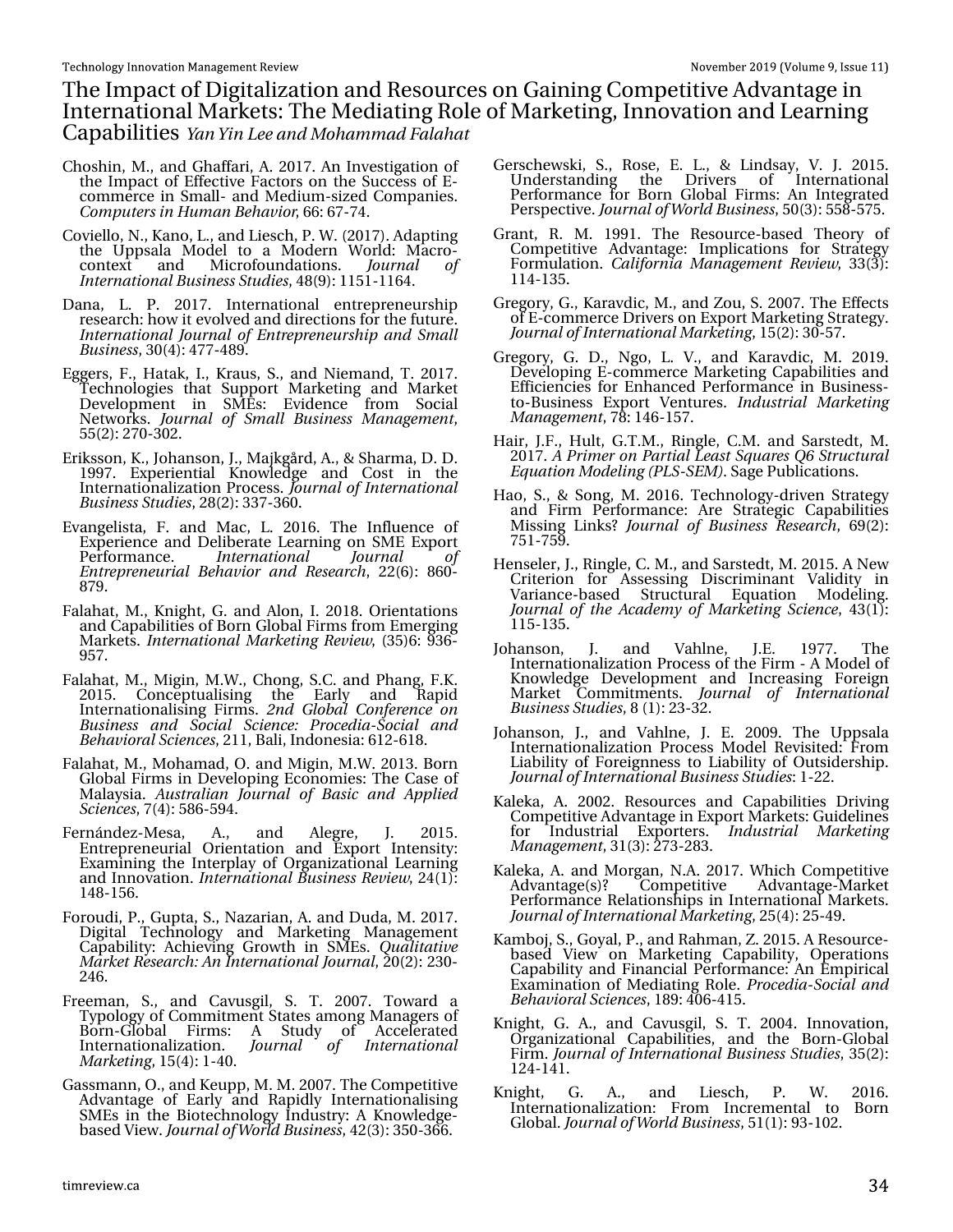With Lp sdf wr i Glj lwdd} dwlr q dqg Uhvr xuf hv r q J dlqlqj Fr p shwhwlyh Dgydqwdjh lq Lgwhugdwlr gdoP dunhww With P hgldwlgi Ur oh r i P dunhwlgi / Lggr ydwlr g dgg Chduglgi Fdsdelolwih Zbo Zjo Mf boe N pi bn n be Gbrbi bu

- Nudp p hu/ V1 P 1 V1/ Vwudqj h/ U1/ dqg Odvkl what / D1 534; 1 Wkh H{ sr uw Shuir up dqf h r i Hp huj lqj Hf r qr p | Ilupν=`Wkh Lqioxhqfh ri Ilup Fḋsdelolwlhv dqg Lqwww.wir qdo Hqylur qp hqwr1 Jouf sobujpobm Cvtjoftt Sf wjf x / 5: +4,=54; 05631
- Oddqw/ U1/ J deulhovr q/ P 1/ dqg J deulhovr q/ S1 533: 1 Wkh J or edol}dwlr q Vwudwhj lhv ri Exvlqhvv0wr 0Exvlqhvv Er uq J or edo I lup v lq wkh Z luhohvv Whf kqr or j | Lqgxvwu| 1 JoevtusjbmN bsl fujoh N bobhfn fou/ 69+; ,= 44370444: 1
- Ohh/ \ 1\ 1/ I dodkdw/ P 1/ dqg Vld/ E1N1534<1Lp sdf wr i Glj lwdol}dwlr q r q wkh Vshhg r i Lqwhuqdwlr qdol}dwlr q 1 Jouf sobujpobmCvtjoftt Sftfbsdi / 45+7,=40441
- Ohr qlgr x/ OIF1/ Sddkdz dgdqd/ G1/ dqg Wkhr gr vlr x/ P 1 53441 Qdwlr qdo H{ sr uw0Sur p r wlr q Sur j udp v dv Gulyhuv r i Ruj dql}dwir qdoUhvrxuf hv dqg Fdsdelolwlhv= Hiihf wv r q Vwudwhj | / Fr p shwlwlyh Dgydqwdj h/ dqg Shuir up dqf h1 Kpv sobm pg Jouf sobujpobm N bsl fujoh/ 4<+5,=405<1
- $Ox/\sqrt{1}$  kr x/ $O\sqrt{1}$  Euxwr q/ J  $\sqrt{1}$  dqg  $O/Z$  153431 Fdsdelolwhv dv d Phgldwru Olqnlqj Uhvrxufhv dqg wkh Lqwhuqdwlr qdoShuir up dqf h r i HqwuhsuhqhxuldoI lup v lq dq Hp huj lqj Hf r qr p | 1 Kpvsobmpg Jouf sobujpobm Cvtjoftt Tuvejft/ 74+6,=74<07691
- P dgvhq/ W1 N1/ dqg Vhuydlv/ S1 4<<: 1 Wkh Lqwhuqdwlr qdol}dwlr q r i Er uq J or edov=Dq Hyr oxwlr qdu| Sur f hvvBJouf sobujpobmCv tjoftt Sf wjf x / 9+9,=89408; 61
- P r qwhlur / D1 S1/ Vr duhv/ D1 P 1/ dqg Uxd/ R1 O1 534: 1 Olqnlqj Lqwdqj leoh Uhvr xuf hv dqg H{ sr uw Shuir up dqf h1 Cbmujd Kovsobmpg N bobhfn fou  $45+6,=$ 65<067: 1
- P r y dq/ Q1 D/ Ndd nd/ D1/ dqg Ndwlnhdv/ F1 V1 53371 Dqwhf hghqwv r i H{ sr uw Yhqwxuh Shuir up dqf h= D Wkhr uhwlf doP r ghodqg Hp slulf doDvvhvvp hqw1Kpvsobm pgN bsl fujoh/ 9; +4,=<3043; 1
- P r uj dq/ Q1D1/ Ndwlnhdv/ F1V1/ dqg Yr uklhv/ G1Z 153451 H{ sr uw P dunhwlqj Vwudwhj | Lp sohp hqwdwlr q/ H{ sr uw P dunhwlqj Fdsdelolwlhv/ dqg H{ sr uw Yhqwxuh Shuir up dqf h1 Kpvsobmpg ui f Bdbefn z pg N bsl fujoh Tdjfodf/ 73+5,=5: 405; <1
- P r uj dq0Wkr p dv/D1 dqg Eulgj hz dwhu/V153371 Lqwhuqhw dqg H{ sr uwlqj = Ghwhup lqdqwv r i Vxf f hvv lq Yluwxdo H{s̃ruẁFkdqq̃hov1 Joufsobujpobm N bsl fujoh Sfwjfx/ 54+728,=6<6073; 1
- Qdp elvdq/ V1534: 1Glj lwdoHqwuhsuhqhxuvkls=Wr z dug d Glj lwdoWhfkqrorj | Shuvshfwlyh ri Hqwuhsuhqhxuvkls1 Foust qsf of vsti jq U if psz boe Qsbdujdf /  $74+9$ , =  $435<0$ 43881
- Qhxehuw/ P 1 534: 1 Ohdq Lqwhuqdwlr qdd dwlr q = Kr z wr J or edol}h Hduo| dqg I dvw lq d Vp doo Hf r qr p | 1 Ufdi opmphz Joopwbujpo N bobhfn fouSf wjf x / : +8,1
- Qhxehuw/ P 1534; 1Wkh Lp sdfwri Gljlwdd}dwr q r q wkh Vshhg ri Lqwhuqdwlrqdol}dwlrq ri Ohdq Joredo Vwduwxsv1Ufdi opmphz Joopwbujpo N bobhfn fouSf wjf x / ; +8,=770871
- Rmdod/ D1/ Hyhuv/ Q1/ dqg Uldos/ D1534; 1H{ whqglqj wkh Lqwhuqdwlr qdo Qhz Yhqwxuh Skhqr p hqr q wr Glj lwdo

Sodwir up Sur ylghuv= D Or qj lwxglqdo Fdvh Vwxg| 1 KpvsobmpgX psme Cvtjoftt/ 86+8,=: 580: 6<1

- Rugdqlql/ D1/ dqg Srd D1 53341 Lqirp hgldwrq dqg Fr p shwlwlyh Dgydqwdj h lq E5E Glj lwdoP dunhwsodf hv1 Fvspqfbo N bobhfn fouKpvsobm/ 4<+6,=5: 905; 81
- Rxud/ P 1 P 1 | loehu/ V1 Q1/ dqg Or shv/ H1 O1 53491 Lqqr ydwlr q Fdsdflw| Lqwhuqdwlr qdo H{shulhqfh dqg H{ sr uwShuir up dqf h r i VP Hv lq Eud}lo1Jouf sobujpobm Cvtjoftt Sf wjf x / 58+7,=<540<651
- Ryldw/ E1 P 1/ dqg P f Gr xj doo/ S1 S1 4<<71 W z dug d Wkhr u| r i Lqwhuqdwlr qdo Qhz yhqwxuhv1 Kpv sobmpg Jouf sobujpobmCvtjoftt Tuvejft/ 58+4,=780971
- Ryldw//E1P1/dqg PfGrxjdoo//S1S14<<<1Dludphzrun<br>iru Xqghuwodqglqj Dffhohudwhg Lqwhuqdwrqdo ir u Xqghuvwdqglqj Df f hohudwhg Lqwhuqdwlr qdo Hqwuhsuhqhxuvkls1 Sftfbsdi jo Hmpcbm Tusbufhjd N bobhfn fou/ : =560731
- Ryldw/ E1 P 1 dqg P f Gr xj doo' S1 S1 53381 Ghilqlqj Lqwhuqdwlr qdo Hqwuhsuhqhxuvkls dqg P r gholqj wkh Vshhg r i Lqwhuqdwlr qdol}dwlr q1 Fousfqsfof vsti jq Ui fpszboe Qsbdujdf/ 5<+8,=86: 08861
- Û| qd/ V1dqg Dor q/ L1534; 1 D Uhylhz r i Er uq j or edov1 Jouf sobujpobm Tuvejft pg N bobhfn fou boe Pshboj{bujpo/ 7; +5,=48: 04; 31
- Sdj dql/ P 1/ dqg Sdugr/ F1534: 1Wkh Lp sdf wr i Glj Ivdo Whf kqr or j | r q Uhodwlr qvklsv lq d Exvlqhvv Qhwz r un1 JoevtusjbmN bsl fujoh N bobhfn fou/ 9: +P d| ,=4; 804<51
- Skdp / WI V1 K1/ P r qnkr xvh/ O1 Oh/ dqg Eduqhv/ E1 U1 534: 1 With Lqioxhqfh ri Uhodwlrqdo Fdsdelolw| dqg P dunhwlqj Fdsdelolwhv r q wkh H{ sr uwShuir up dqf h r i Hp huj lqj P dunhw I lup v1 Jouf sobujpobm N bsl fujoh Sf wjf x / 67+8,=939095; 1
- Sr uwhu/ P 1H14<; 31Dpn qfujujwf Tusbufhz; Ufdi ojr vft gps Bobmz{joh Joevtusjft boe Dpn qbojft1 +4vwhg,1I uhh Suhvv/ Qhz \ r un1
- Ud| p r qg/ O // Ehuj hur q/ 1 1/ dqg Fur whdx/ D P 1 53461 Lqqr ydwlr q Fdsdelolw| dqg Shuir up dqf h r i Lqqrydwlrq Folsdelolw∤ dqqr Shuirupdqfh ri<br>Pdqxidfwxulqj VPHv≡Wkh Sdudgr{lfdo:Hiihfwri…LW Lqwhj udwlr q1 Kpvsobm pg Pshboj{bujpobm Dpn qvujoh boe FmfduspojdDpn n f sdf/ 56+6,=57<05: 51
- Uhqqlh/ P1 Z1 4<<61 Eruq joredd Uif NdLjotfz  $Rv$ bsuf sma $/ 7 = 780861$
- Ulqj  $dv / F1$  P  $\gamma$  Z hqgh/ V $\gamma$  dqg Ehf nhu/ MP 1 53481 Tn bsuQMT41Er hqqlqj vwhgw=Vp duwSOVJ p eK1 kws= $22z$  z z 1vp duwsov1f r p
- Ur guðj xh} Vhuudqr / P 1Ä1/ dqg P duwðq Dup dulr / H1534<1 Er uq J or edo VP Hv/ Shuir up dqf h/ dqg G| qdp lf Devr uswlyh Fdsdf lw| = Hylghqf h iur p Vsdqlvk I lup v1 Kpv sobmpg Tn bm Cvtjoftt N bobhfn fou  $8: +5, =5$  <; 0 6591
- Urp dqhoor/ U1/ dqg Fklduyhvlr/ P1 534<1 Hduo| lqwhuqdwlr qdol}lqj ilup v= 53370534; 1 Kpvsobm pg Jouf sobujpobmFousfqsfof vsti jq=407; 1
- Ux}}Ihu/ P 1/ Klvulf k/ U1G1/ dqg Dqwr qf lf / E153391 VP H Lqwhuqdwlr qdol}dwlr q Uhvhduf k= Sdvw/ Suhvhqw/ dqg I xwxuh1 Kpvsobm pg Tn bm Cvtjoftt boe Fouf sqsjtf Ef wf mpqn fou  $46 + 7$ ,  $= 7:907 < 1$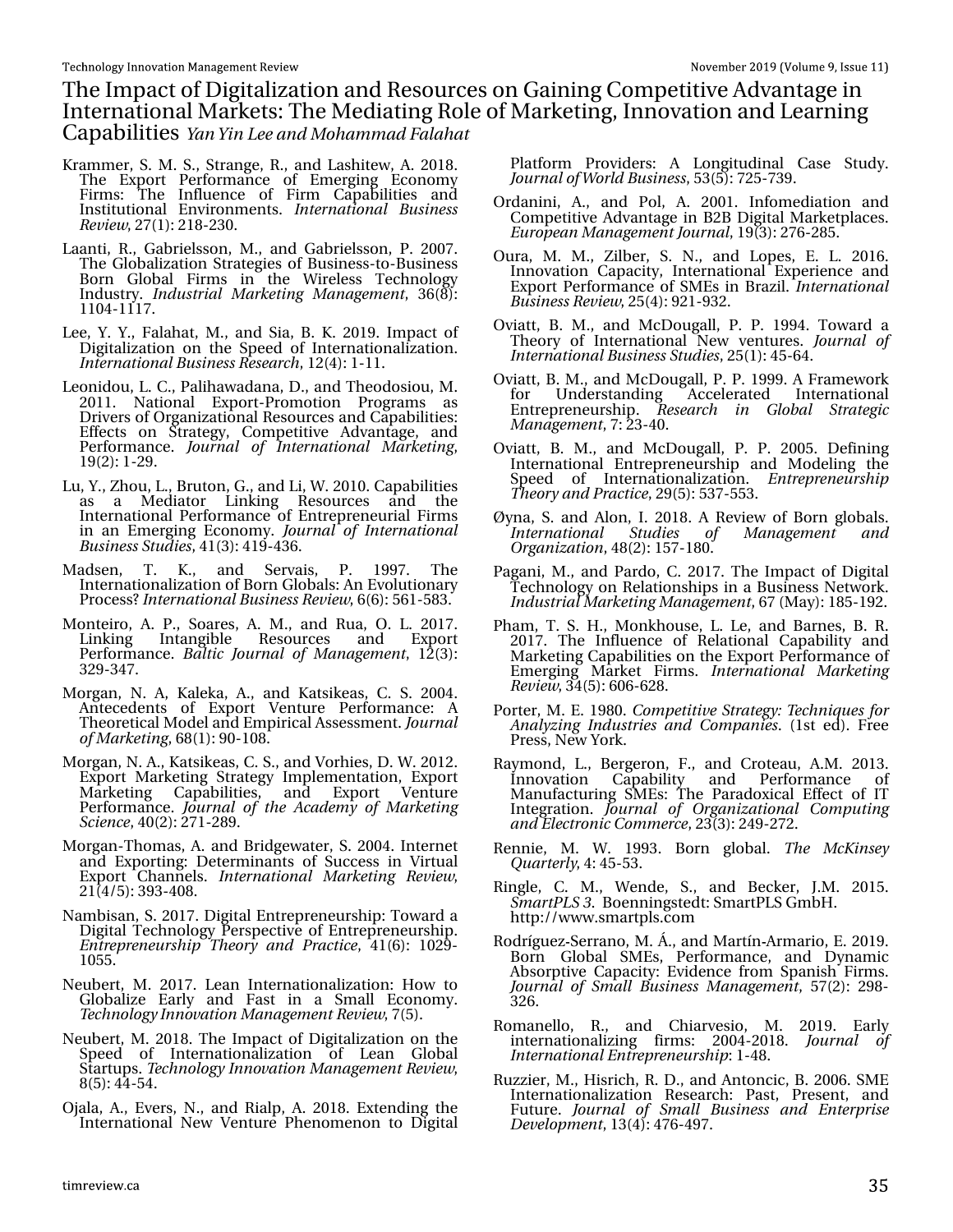Wikh Lp sdfwr i Glj lwdol}dwlr q dqg Uhvrxuf hv r q J dlqlqj Fr p shwlwlyh Dgydqwdjh lq Lgwhugdwlr gdoP dunhw=Wkh P hgldwlgi Ur oh r i P dunhwlgi/Lggrydwlr g dgg Ohduglgi Fds del dwth Zbo Zjo Mf boe N pi bn n be Gbrbi bu

Vr qj / P 1/ Qdvr q/ U1Z 1/ dqg GI Ehqhghwr / F1D1533; 1 Glvwlqf wlyh P dunhwlqj dqg Lqir up dwlr q Whf kqr or j | Fdsdelolwlhv dqg Vwudwhj lf W| shv= D Fur vv0qdwlr qdo Lqyhvwlj dwir q1 Kpv sobm pg Jouf sobujpobm N bsl fujoh/ 49+4,=706; 1

Vvdoondp s/ P 1/ dqg Vf kr whu/ D1 S1 534; 1 Sodwir up v Z lwkr xw Er ughuvB Wkh Lqwhuqdwlr qdo Vwudwhj lhv r i Glj IwdoSodwir up I lup v1 Hmpcbm Tusbufhz Kpvsobm=40561

Vwudqj h/ U1/ dqg ] xff khood/ D1534: 1 Lqgxvwu| 713/ J or edo Ydoxh Fkdlqv dqg Lqwhuqdwrqdo Exvlqhw1  $N$  v miobujpobm $Q$ vtjoftt Sf wif x / 58+6,=4: 704; 71

Wdndkdvkl/ D1/ Exoj df r y/ V1/ Vhp suher q/ H1/ dqg J ldf r p lql/ P 153491G| qdp lf Fdsdelolwlhv/ P dunhwlqj Fdsdelolw| dqg Ruj dql}dwlr qdo Shuir up dqf h1 Csb{jmjbo Cvtjoftt Sf wjf x / 47+8,=79907: ; 1

Whhf h/ G1/ Slvdqr / J 1/ dqg Vkxhq/ D1 4<<: 1 G| qdp lf Fdsdelolwlhv dqg Vwudwhj lf P dqdj hp hqw1 Tusbufhjd N bobhfn foul pvsobm/4;  $\pm$ ,  $=$ 83<08661

Z dwr q/ J 1/ Z hdyhq/ V1/ Shunlqv/ K1/ Vdugdqd/ G1/ dqg .<br>Sdop dwihu/ U1 534;1 Lqwhuqdwlr qdo P dunhw Hqwu[<br>Vwdwhjlhv= Uhodwlr qdo/ Gljlwdo/ dqq K |eulg Vwudwhj lhv= Uhodwlr qdo/ Glj lwdo/ dqg Dssurdfkhv1 Kpvsobm pg Jouf sobujpobm N bsl fujoh 59+4,=630931

- Z hhudz dughqd/ M1 53361 Wkh Ur dn ri P dunhwlqj Fdsdelow, iq Lqqr ydwir q0edvhg Fr p shwlwlyh Vwudwhj 1 KpvsobmpgTusbufhjdN bsl fujoh/ 44+4,1
- Z hhudz dughqd/ M1/ P r uw/ J 1 V1/ Olhvf k/ S1Z 1/ dqg Nqlj kw/<br>J 1 533: 1 Frqf hswxdd}lqi Dff hohudwhq J 1 533: 1 Fr qf hswxdol}lqj Df f hohudwhg Lqwhuqdwlr qdol}dwlr q lq wkh Er uq J or edo I lup = D G| qdp If Fdsdelolwlhv Shuvshf wlyh1 Kpv sobmpg X psme Cvtjoftt/ 75+6,=5<706391

Z lwnr s/ D1/ ] xodxi/ N1/ dqg Z dj qhu/ U1 534; 1 Kr z Glj lwdol}dwlr q Fkdqj hv wkh Lqwhuqdwlr qdol}dwlr q r i Hqwuhsuhqhxuldo I lup v= Wkhruhwlf do Frqvlghudwir qv dqg Hp slulf do Hylghqf h1 N bobhfn fou Ezobn jdt jo ui f Lopx mfehf Fdpopn z/ 9+5,=4<6053: 1

\ lx/ G1Z 1/ Odx/ F1/ ) Euxwr q/ J 1G1533: 1Lqwhuqdwlr qdo Yhqwxulqj e| Hp huj lqj Hf r qr p | I lup v=Wkh Hiihf wv r i I lup Fdsdelolwlhv/ Kr p h Fr xqwu| Qhwz r unv/ dqg Fr usr udwh Hqwuhsuhqhxuvkls1KpvsobmpgJouf sobujpobm Cvtjoftt Tuvejft/ 6; +7,=84<08731

\x/Z 1/ Mdf r ev/ P 1D1/ Fkdyh}/ U1/ ) I hqj / P 1534: 1Wkh Lp sdf wv r i LWFdsdelolw| dqg P dunhwlqj Fdsdelolw| r q Vxsso| Fkdlq Lqwhj udwlr q= D Uhvr xuf h0edvhg Shuvshf wlyh1 Jouf sobujpobm Kpv sobm pg Qspevdujpo Sftfbsdi / 88+47,=74<9075441

] kdqj / P 1/ Vdunhu/ V1 dqg Vdunhu/ V1 53461 Gulyhuv dqg H{sruwShuirupdqfh LpsdfwrriLWFdsdelolw| lq "Eruq J or edo•I lup v= D f ur vv Qdwlr qdo Vwxg| 1 Jogpsn bujpo Tztufn t Kpvsobm/ 56+8,=74<07761

] r u/ X1/ Olqghu/ V1/ dqg Hqghqlf k/ F1 534<1 FHR Fkdudf whulvwlf v dqg Exgj hwlqj Sudf wlf hv lq Hp huj lqj P dunhwVP Hv1KpvsobmpgTn bmnCvtjoftt N bobhfn fou 8: +5,=98; 09: ; 1

#### &2766, ) 76, 245

\ dq \ lq Ohh lv d vf kr oduvkls uhf lslhqw ixqghg e| P dod| vld•v P lqlvwu| r i Hgxfdwlr q +P r H, xqghu I UJ V vf khp h +I UJ V242534: 2VV342X WDU23526, dw wkh I df xow| ri Dffr x qwdqf| dqg P dqdj hp hqw +I DP, / Xqlyhuvlwl Wxqnx Degxo Udkp dq +XWDU,/ Vxqj dl Or qj f dp sxv/ P dod| vld1 Vkh uhf hlyhg wkh Ehvw J udgxdwh Dz dug lq wkh Vf kr r o r i Dssolhg Sk| vlf v iur p wkh Xqlyhuvlwl Vdlqv P dod| vld +XVP, / p dmulqj lq Dssolhg Sk| vlf v dqg p lqr ulqj lq P dqdj hp hqw Vwxglhv1 Vkh kdv ehhq d Vhqlru P dqdj hp hqw Fr qvxowdqw dqg wudlqhu lq Txdolw| dqg Hqylur qp hqwdo P dqdj hp hqw V| vwhp v ir u r yhu whq | hduv dqg kdv f r qvxowhg p r uh wkdq 433 f r p sdqlhv iurp ydulrxv lqgxvwulhv1 Vkh lv fxuuhqwo| sxuvxlqj khu P dwhuv ri Sklor vrsk| 1 Khu uhvhdufk lqwhuhww  $\lg f \alpha g h$  VP H  $\lg w h \alpha d w r g d v d w r g /$  VP H glj lwdol}dwlr q/ dqg j r yhuqp hqww.ssr uwsur j udp v1

P r kdp p dg I dodkdwlv f xuuhqwo| dwwkh I df xow| ri  $D$ f f r x q wdq f  $|$  dqg  $P$  dqdj hp hqw  $+$  DP  $/$  X q lyhuvluv Witter Muslem and Ward U. Weight Crist of the same Witter of the same Witter of the same Witter of the same Witter of the same Witter of the same of the same of the same  $\mathbb{R}$  and  $\mathbb{R}$  and  $\mathbb{R}$  and  $\mathbb{R}$  and P dod| vld1Kh lv wkh Fkdlushuvr q ir u wkh Fhqwuh ir u Vxvwdlqdeoh Ghyhor sp hqw dqg Fr usr udwh Vr f ldo Uhvsr qvlelow +FVGFVU, lq Exvlqhvv dwXWDU1 Kh z dv dz dughg d j udqwwr f r qgxf wuhvhduf k lq wkh ilhog r i Lqwhuqdwlr qdo Hqwuhsuhqhxuvkls e| P dod| vld•v P lqlvwu| ri Hgxf dwlr q +P r H, xqghu I UJ V vf khp h +I UJ V242534: 2VV342XWDU23526,1 Kh kr ogv d Grfwrudwh ri Exvlqhvv Dgplqlvwudwlrq iurp Xqlyhuvlwl Vdlqv P dod| vld +XVP, z khuh kh uhf hlyhg d Jrog PhgdoDzdug ir u wkh Ehvw Grfwru ri Exvlqhvv Dgp lqlwudwir q1 Klv lqwhuhww fryhu VP Hv lqwhuqdwlr qdolvdwlr q/ Lqwhuqdwlr qdo Hqwuhsuhqhxuvkls/ exvlqhw wudwhjlhv/ dqg eruq j or edo1 Klv df dghp lf z r un kdv ehhq suhvhqwhg dw lqwhuqdwlr qdo fr qihuhqf hv dv z hoo dv sxedvkhg lq uhylhz hg mr xuqdovdqg er r nv1

Nh| z r ugv=Lqwhuqdwlr qdoHqwuhsuhqhxuvkls/ Glj lwdd} dwlr q/ Fr p shwlwlyh dgydqwdj h/ Lqqr ydwr q/ P dunhwlqj / Chduqlqj Fdsdelowhv/ VP Hv

Flwdwlr q=Chh/ \ 1\ 1dqg I dodkdwl P 1534<1Wkh Lp sdf wr i Glj lwdol} dwlr q dqg Uhvr xuf hv r q J dlqlqj Fr p shwlwlyh Dgydqwdj h lq Lqwhuqdwlr qdoP dunhw= P haldwlqj Ur oh r i P dunhwlqj / Lqqr ydwr q dqg Ohduqlqj Fdsdelolwhv1 Uf di opmphz Joopwbujpo N bobhf n f ouSf wjf x / <+44,=59™6; 1 kws=22gr l1r uj 2431555482wlp uhylhz 245; 4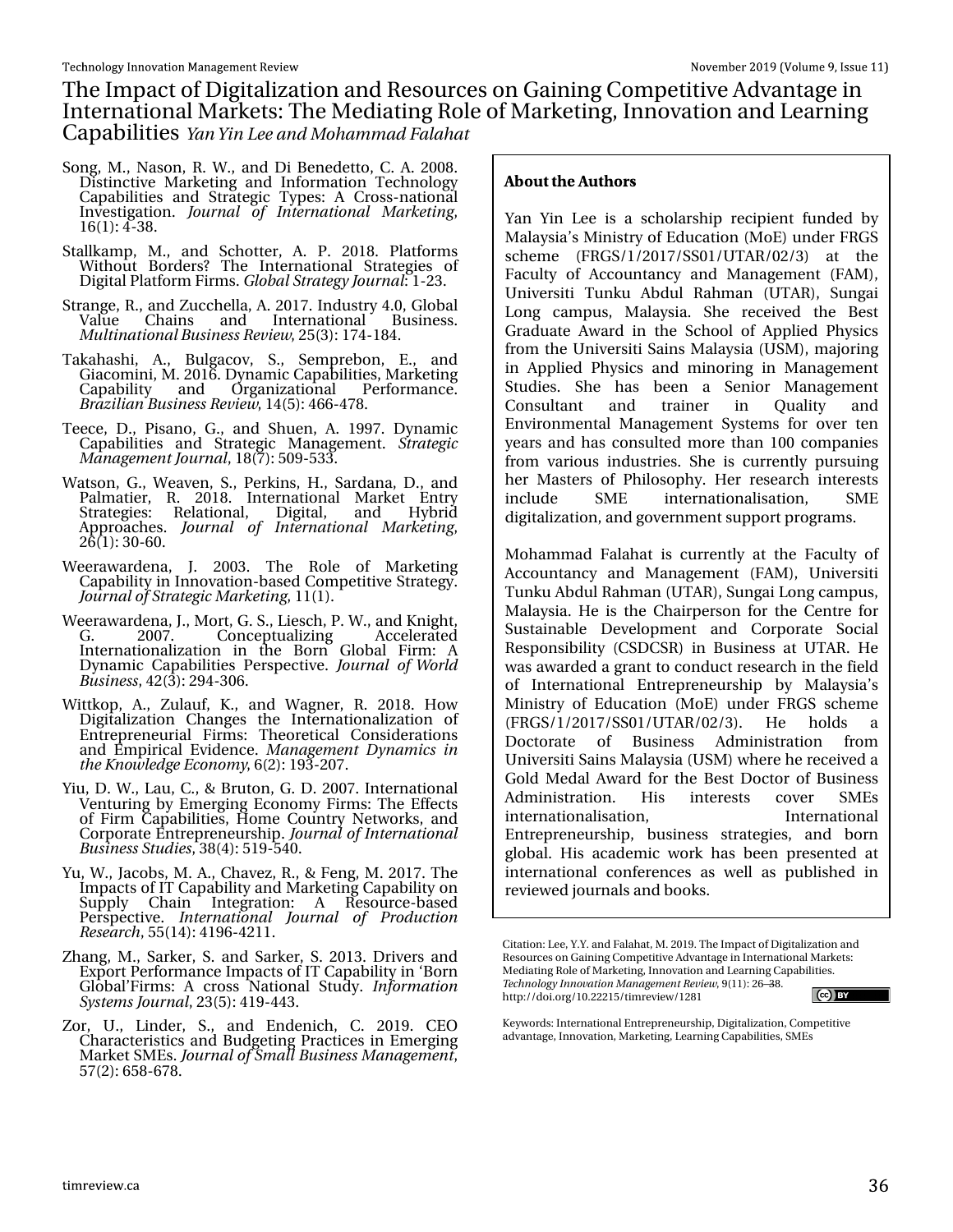Wikh LpsdfwriGljlwdd}dwlrqdqgUhvrxufhvrqJdlqlqjFrpshwhyhDgydqwdjhlq<br>LqwhuqdwlrqdoPdunhw=WikhPhgldwlqjUrdhriPdunhwlqj/LqqrydwlrqdqgChduqlqj<br>FdsdeldwlhvzbozjoMifboeNpibnnbeGombibu

33) 1 ( -: = Ghvf uls wyh Wawwwf v